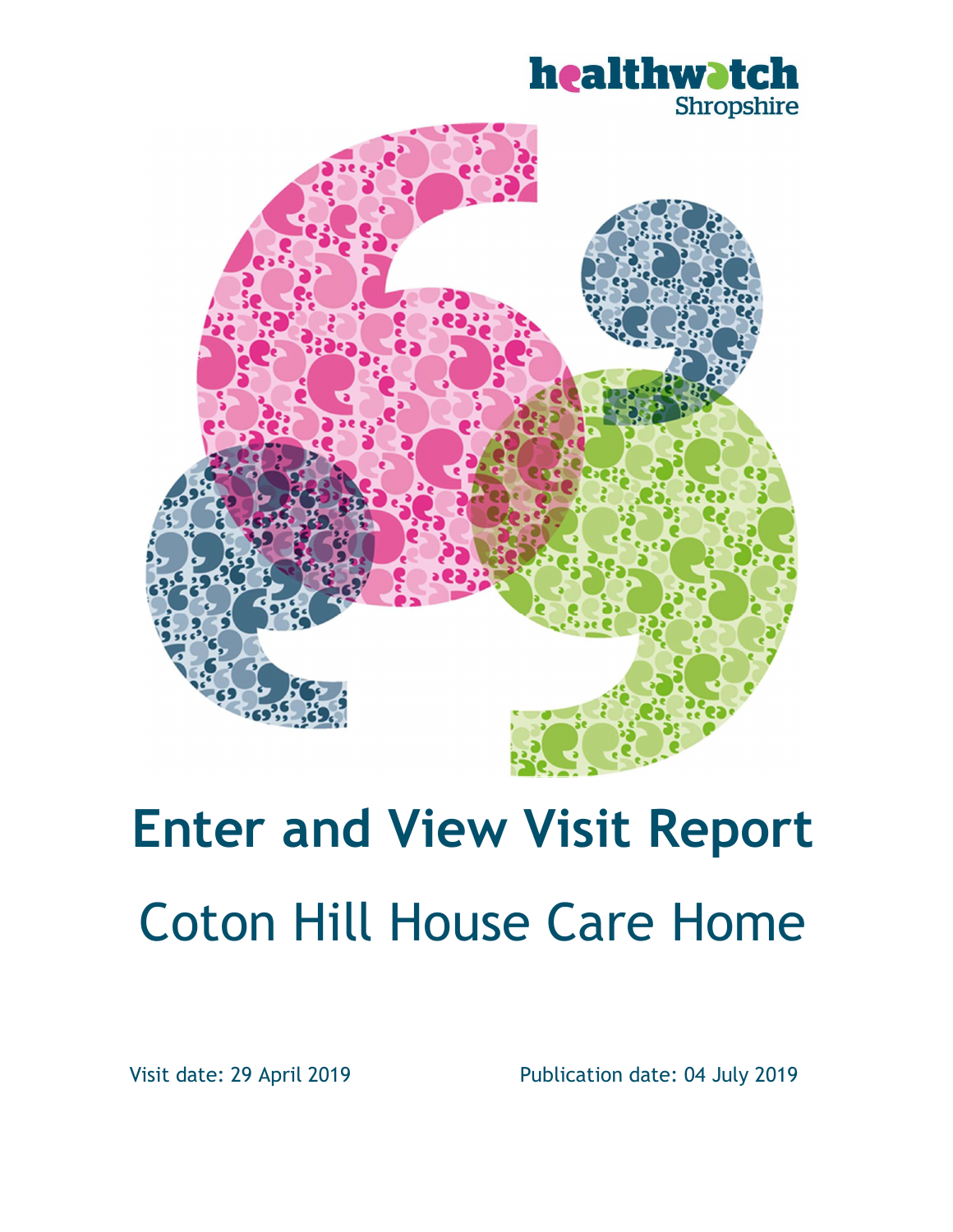

# **Contents**

Page

- 3 About Healthwatch Shropshire
	- What is Enter & View
- 4-5 Details of Visit
	- **Purpose of Visit**
	- Disclaimer
	- **C** Context of the Visit
	- 6 What we were looking at
	- 7 What we did
	- 7 What we found out
- 7-10 1. The home environment
	- **C** First impressions
	- **C** The layout including bedrooms and facilities
	- Whether the home is 'Dementia friendly'
	- **C** General safety and security
- 11-14 2. How the home provides 'person-centred' care
	- **C** Choices residents have
		- o Food
		- o Range of activities
		- o Personalising bedrooms
	- **C** Support for residents to maintain their independence and express their wishes
	- If residents are happy living in the home
	- How the home manages end of life care
	- What external support services the residents have access to

#### 14-15 3. Support available to staff

- **C** Training staff receive
- **C** Staff / Resident ratios
- 15-16 Summary of Findings
	- 17 Recommendations
	- 17 Service Provider Response to recommendations
	- 1? Acknowledgement
	- 1? Get in Touch with Healthwatch Shropshire
- 1?-31 Appendix A Is the care home 'Dementia friendly'?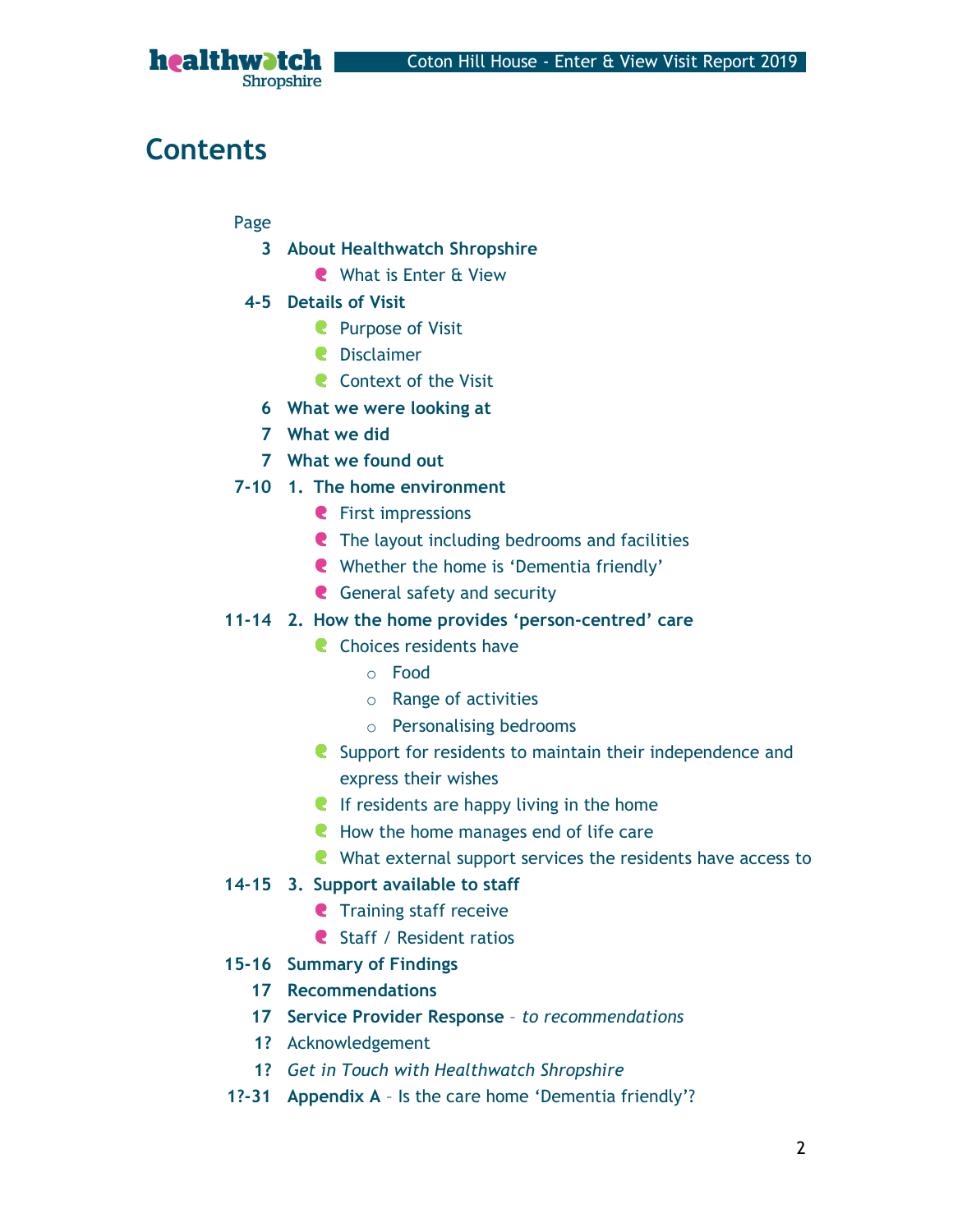

Healthwatch Shropshire is the independent health and social care champion for local people.

We work to ensure your voice counts when it comes to shaping and improving services. We address inequalities in health and social care, to help make sure everyone gets the services they need. We are a charity.

There are local Healthwatch across the country as well as a national body, Healthwatch England.

### What is Enter & View?

healthwatch

**Shropshire** 

Healthwatch Shropshire gathers information on people's experiences of health and social care services and there are times when it is appropriate for Healthwatch Shropshire to see and hear for ourselves how services are being provided.



These visits are called 'Enter and View', and can be 'announced', 'unannounced' or 'semi-announced'. For 'semi-announced' visits the service provider is told we will visit but not the date or time of the visit.

The responsibility to carry out Enter and View visits was given to Healthwatch in the Health and Social Care Act 2012.<br>Enter and View visits are carried out by a team of specially



trained and DBS checked volunteers called Authorised Representatives. They make observations, collect people's views and opinions anonymously and produce a report.

Enter & View visits are not inspections and always have a 'purpose'.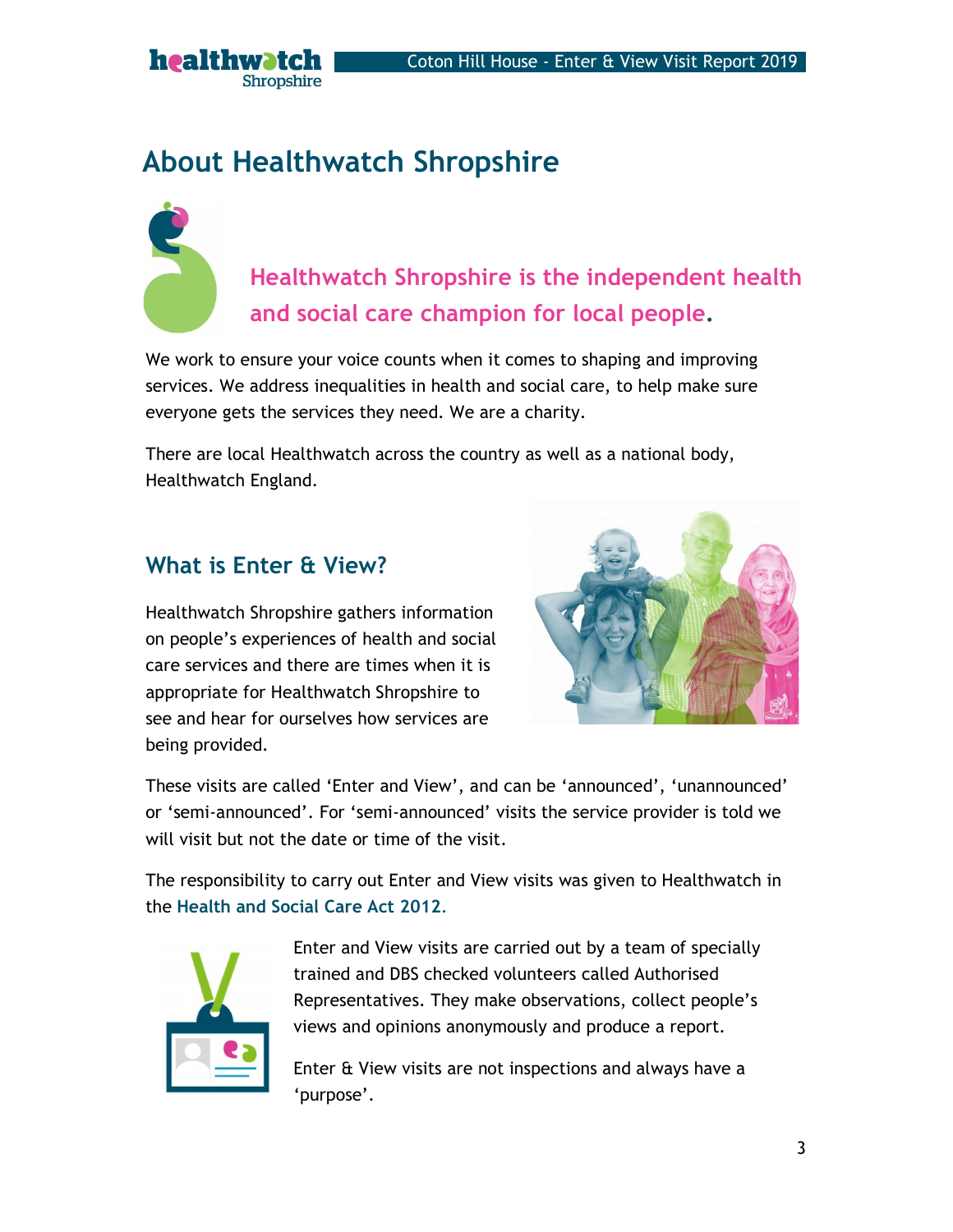

# Details of Visit



| <b>Service</b>          | Coton Hill House Care Home, Berwick Road, SY1 2PG                               |  |
|-------------------------|---------------------------------------------------------------------------------|--|
| Provider                | <b>Coverage Care Services Ltd</b>                                               |  |
| Date / time<br>of visit | Monday 29 April 2019: 10.30 - 12.30                                             |  |
| <b>Visit team</b>       | Three Healthwatch Shropshire Enter and View Authorised<br>Representatives (ARs) |  |

### Purpose of Visit

The purpose of the visit was:

- To make observations of the home environment and interactions between staff, residents and their families.
- **C** To understand the home's approach to providing 'person centred' care (including Dementia care) and the support available for staff.
- To hear about how staff support residents to maintain their independence, make choices and maintain relationships with family / carers.

### Disclaimer

Please note that this report relates to findings observed on the specific date set out above. Our report is not a representative portrayal of the experience of all service users and staff, only an account of what was observed and contributed at the time.

### The Context of the Visit

Healthwatch Shropshire has been doing Enter & View visits to care homes since early 2014. These visits have been either in response to comments received directly from people using services or following a request for us to visit from organisations which commission and regulate services, including Shropshire Council and the Care Quality Commission (CQC). During these visits we have noted that a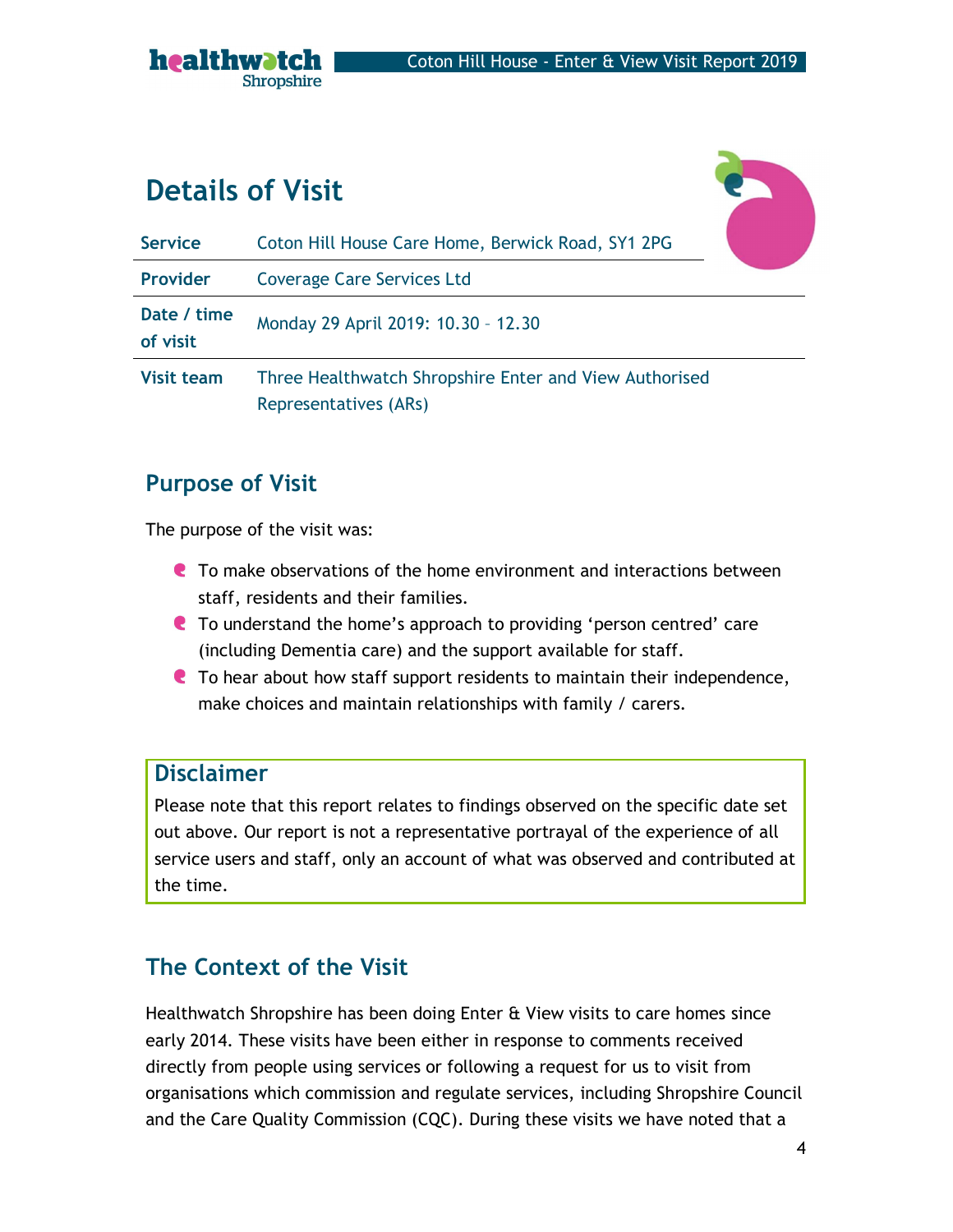number of residents have some degree of cognitive impairment or Dementia and this seems to be increasing. These are some of the most vulnerable people and it can be difficult for them to have a voice. Visit teams often hear about staff shortages and meet staff who do not seem to fully understand the conditions residents have and what can be done to help them live as full and independent a life as possible. In response to this Healthwatch Shropshire is conducting a programme of visits to homes that are registered by the CQC as providing Dementia care to learn more about the care they provide and identify areas of good practice.

The homes selected are of various size and CQC rating.

In order to prepare for these visits we have drawn on a range of information and tools, including:

• Age UK - 'Care Home Checklist'

healthwatch

**Shropshire** 

- Alzheimer's Society 'Things to think about when visiting care homes'
- The King's Fund 'Is your care home Dementia friendly EHE Environment Assessment Tool 2nd Edition' (2014)
- NICE Guidelines 'Dementia: Independence and Wellbeing (10 Quality Standards)'
- Skills for Health and Skills for Care 'Common Core Principles for Supporting People with Dementia: A Guide to Training the Social Care and Health Workforce' (2011)

Our visit to Coton Hill House was announced and the registered manager was told the day we would be visiting and asked to make the residents, visitors and staff aware that we were coming by displaying posters around the home.



The latest Care Quality Commission (CQC) inspection took

place on 23 March 2017 and the home was found to be overall 'Good'. The full report is available here.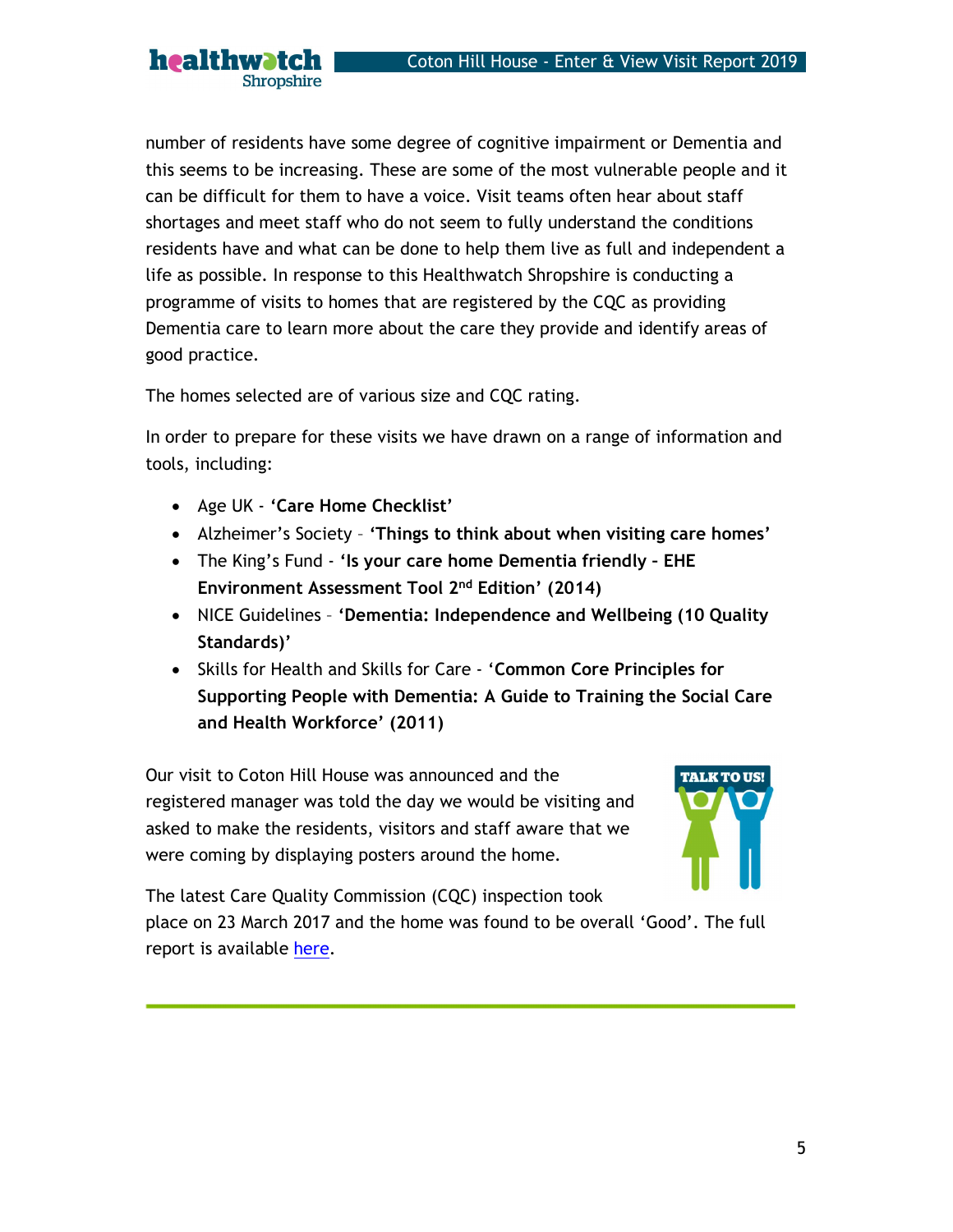

# What we were looking at

In order to address the purpose of the visit we looked at:

### 1. The home environment

We asked about:

- whether the home is dementia friendly we looked at the space, the type of flooring, the lighting levels, the access to outside space, the décor, the types of bathroom facilities, the type of signage
- general safety and security

We observed the environment and interactions between staff, residents and their families, using a checklist to guide us.

# 2. How the home provides 'person-centred' care (including Dementia care)

We asked about:

- the choices residents have e.g.
	- $\circ$  the food they eat and support to help them eat and drink
	- $\circ$  the range of activities available
	- o personalising their bedrooms
- support for residents to maintain independence and express their wishes
- if residents are happy living in the home
- how the residents remain active in the local community
- how the home manages end of life care
- what external support services the residents have access to

### 3. The support available to staff

We asked about:

- the training staff receive
- the ratio of staff to residents throughout the day and night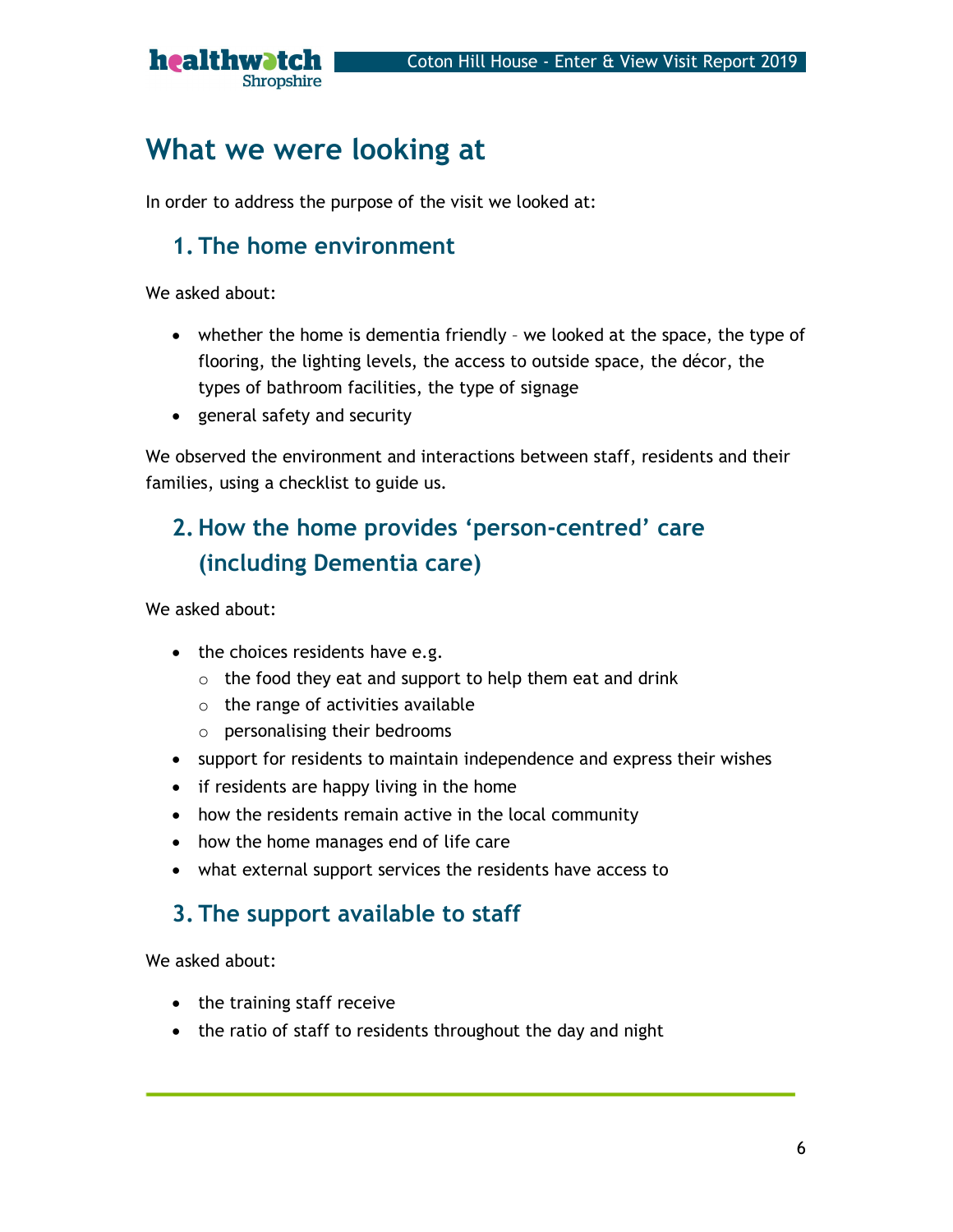

# What we did

The Manager met us when we arrived and spent some time with us describing what happens in the home. She then showed us around. We spent time upstairs and downstairs talking to residents and members of staff.



We spoke to the activities coordinator, four care assistants and two kitchen staff, together with four residents, one of whom had a relative visiting.

We also observed the environment and completed the observation checklist based on The King's Fund environment assessment tool: 'Is your care home Dementia friendly?' included as Appendix A.

# What we found out

### 1. The home environment

### **C** First impressions

The home is split into five units; 3 upstairs and 2 downstairs. It can accommodate up to 45 residents; 31 upstairs and 14 downstairs. None of the rooms are ensuite. On the day we visited two rooms were vacant and available for respite care.

There is a large, pleasant garden which includes a model station, a 'pub in a shed', a bus stop and a greenhouse frame with no glass.

Residents who progress to more severe dementia are transferred to other homes within Coverage Care, following review and discussion with families.

Car parking is available at the side of the building.

The atmosphere in the home was positive, calm and purposeful and residents looked well cared for.

The Reception area is welcoming and secure, with relevant information (including the complaints procedure and the CQC rating) clearly displayed.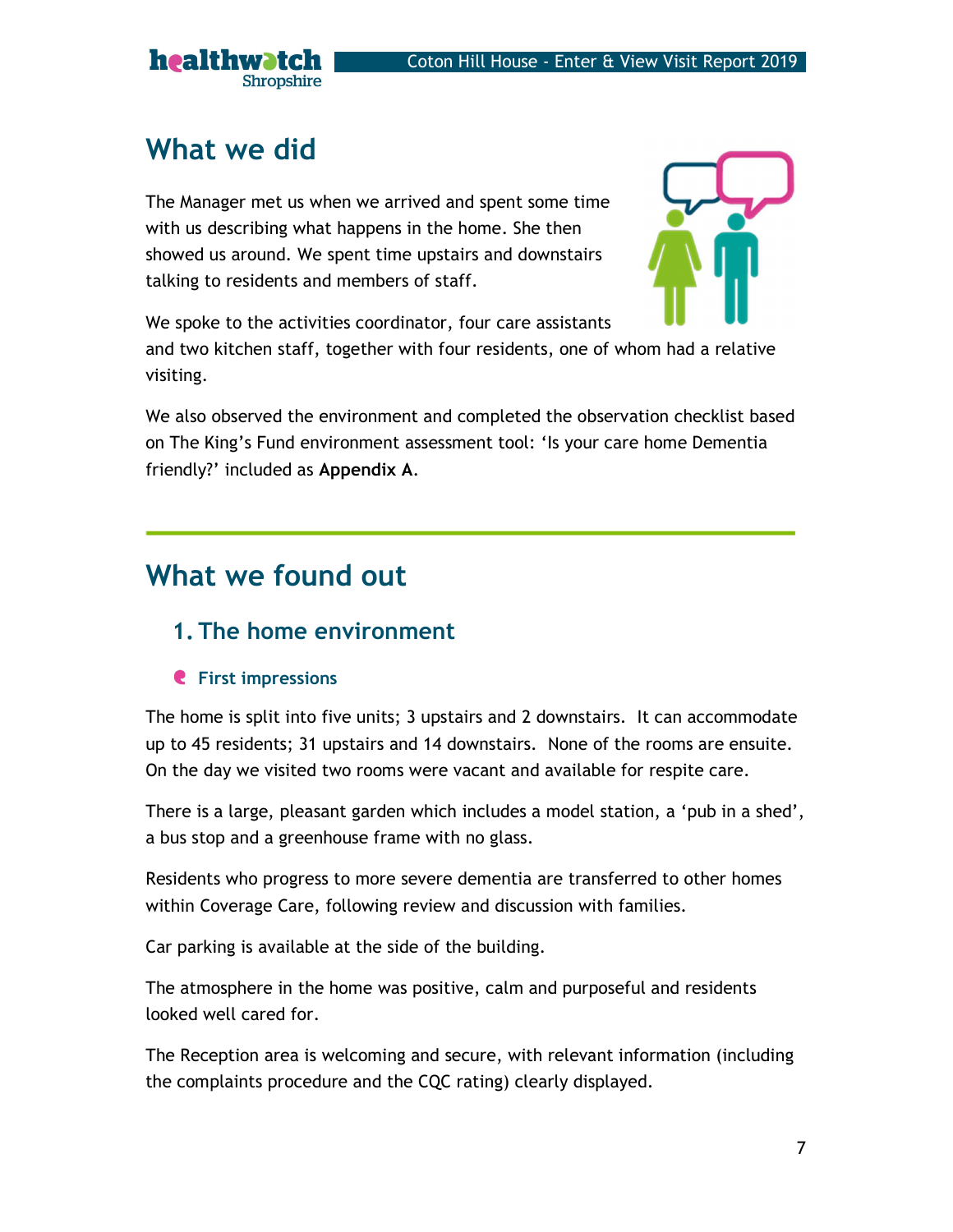### Coton Hill House - Enter & View Visit Report 2019

All the staff we met were welcoming and friendly, both to us and to all the residents.

The home operates a day centre four days a week. This was not open on the day of our visit.

The manager informed us that the home is moving towards only providing services for those with dementia and only a few residents remained for whom this was not the case.

### **C** The layout including bedrooms and facilities

The home is split into five units, three of which are

healthwatch

**Shropshire** 

upstairs and two downstairs. The three units upstairs **Bedroom** are each secured with a keypad on the door to the unit. Each unit has a central lounge with dining facilities and a kitchenette, and residents eat their meals within the unit.

There are spacious, well-equipped bathrooms throughout the home, which residents use with staff assistance.

All bedrooms are furnished (although some of the furniture was dated), have an alarm button, and are fitted with infra-red sensors which, when turned on, sound an alarm if movement is detected. The sensors are

turned on for patients at risk of falling and for the first 72 hours following their arrival. Residents can bring in their own furniture and we saw rooms decorated with personal items. One resident told us about the plants that she cared for in her room.

Each room had its number on it, together with a poster giving the resident's name and two photos chosen by the resident to describe themselves.

The corridors we saw were wide and light.

Staff told us that there was Wi-Fi available throughout the home.

On the day of our visit we saw residents carrying out a number of different activities, supported by care staff, within their unit.



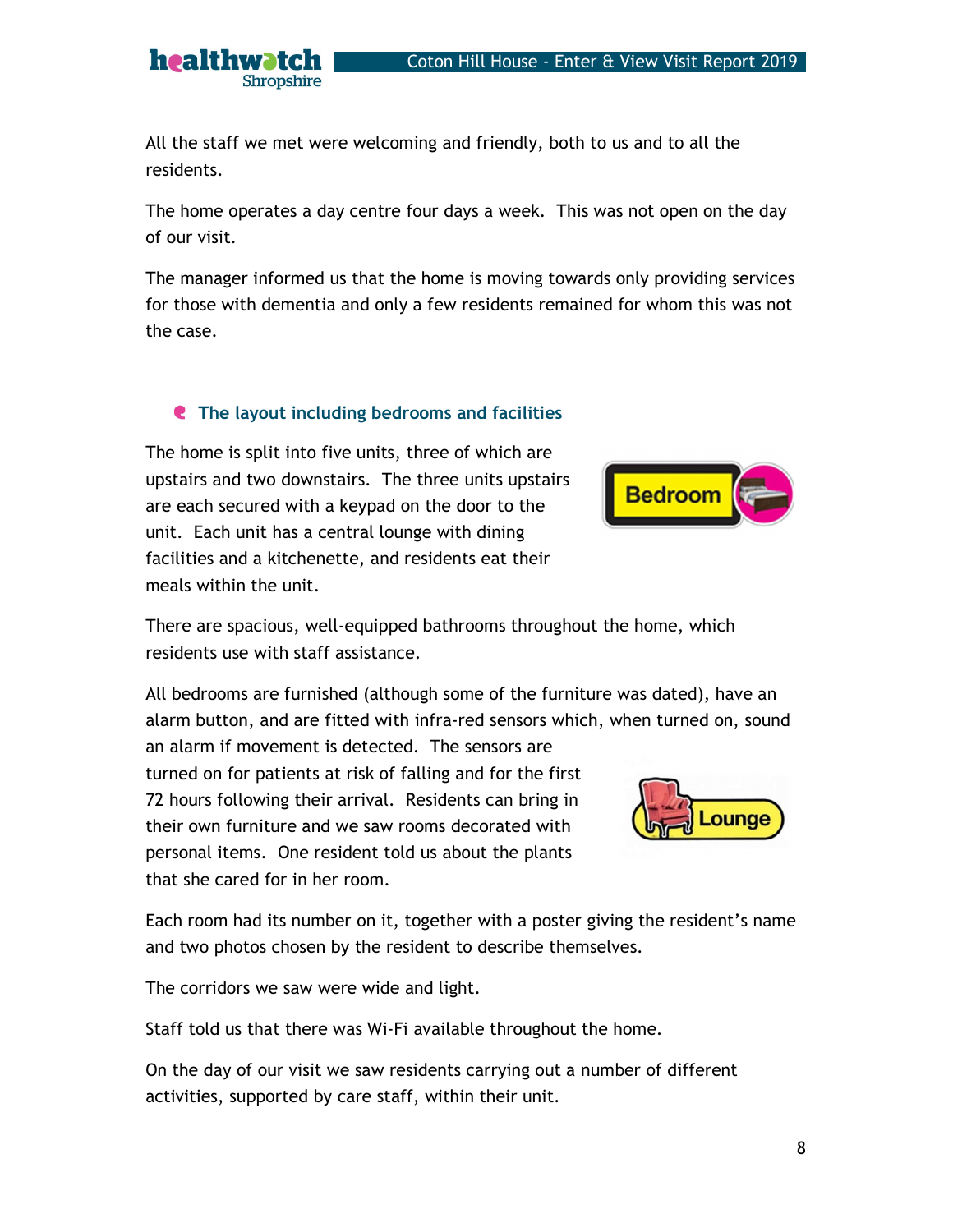We saw caring and sensitive interactions between staff and residents, appropriately using humour at times. These interactions included:

- encouraging and helping residents to play a board game
- joking with residents

Shropshire

healthwatch

- helping a resident to read a book
- helping a resident decorate plant pots
- ensuring that the resident was where they wanted to be e.g. enabling them to move from one unit to another if they wished to do so

#### Whether the home is 'Dementia friendly'

We looked at the space, the type of flooring, the lighting levels, the access to outside space, the décor, the types of bathroom facilities, signage and communal spaces including dining and lounge facilities.

All rooms and corridors we saw were clean and  $\overline{\mathsf{Toilet}}$ plainly decorated.



The questionnaire we completed looked at how

Dementia friendly the building was on the day of our visit - see Appendix A. As residents with Dementia use all areas of the home, it is important that all areas are consistently Dementia friendly. For example, we noted the following which are not Dementia friendly:

- speckled carpets
- no directional signs to toilets
- decoration not conforming to guidance for dementia friendliness
- a frayed carpet in one of the units downstairs

#### General safety and security

We saw:

- internal doors upstairs were opened by keying in a code.
- call bells and infrared motion sensors in bedrooms. We were told that a new call system which was more dementia-friendly is to be installed. We did not hear the call system in operation while we were there.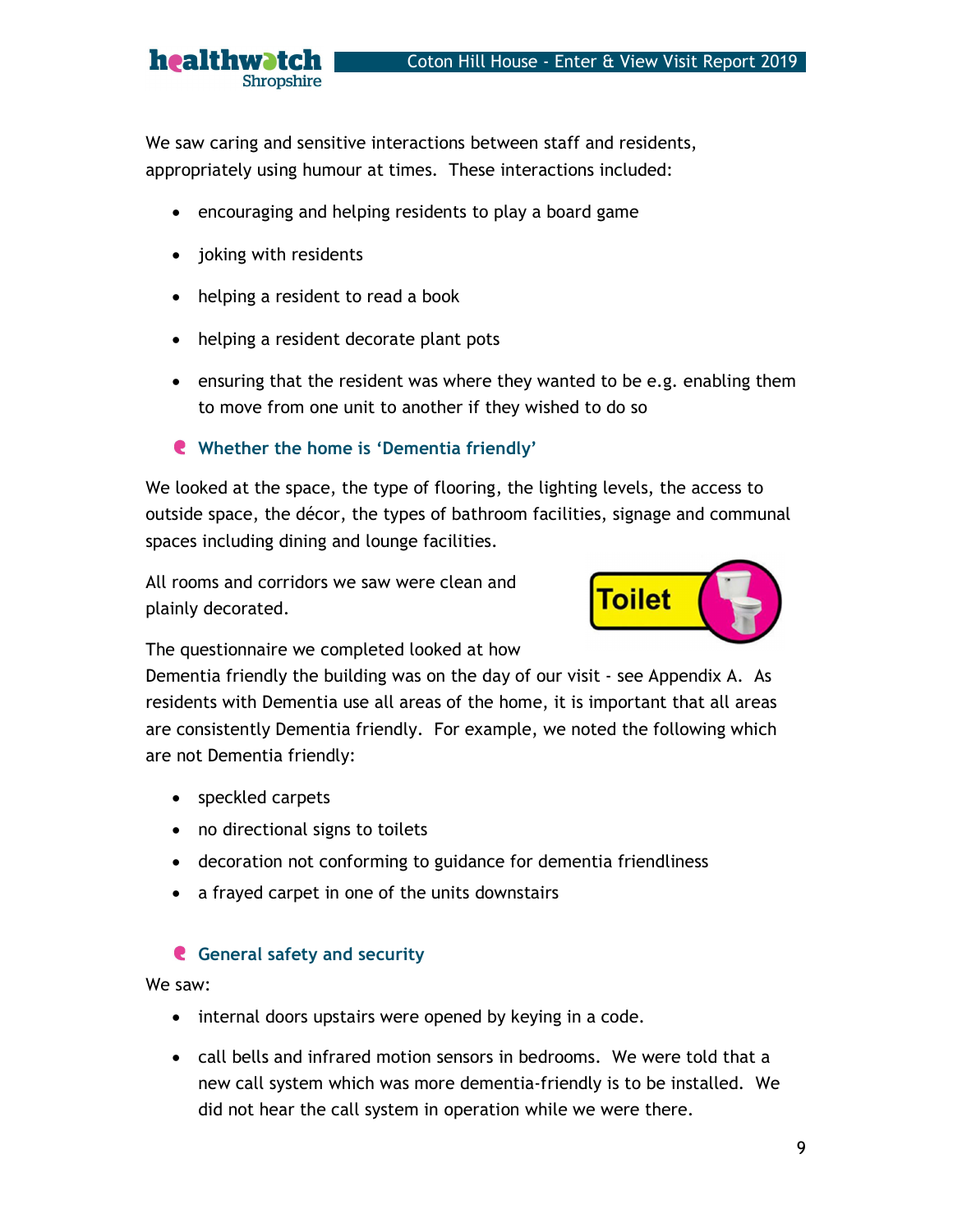- while it is good practice to provide independent access to the outside, this is not possible for residents in the units on the first floor.
- in most bathrooms, residents in the bath would be visible if staff opened the door for any reason<sup>1</sup>.

# 2. How the home provides 'person-centred' care (including Dementia care)

#### **C** Choices residents have

healthwatch

Shropshire

#### Food

Staff told us that residents can choose what they like for breakfast. In the morning they choose what they want to eat for the rest of the day. Menus (with pictures) are used. There is a four-week cycle of menus. All care plans, accessible to staff and residents, include information about dietary



requirements of residents. We were informed by the kitchen staff that if a resident did not like what was available, a member of staff would go and see them and find out what they would like.

Residents made the following comments about the food

'The food is nice and the choice is good.'

'The food is good.'

#### Clothing

A resident told us that all their clothes are labelled for the laundry. Everyone we saw was dressed appropriately.

<sup>1</sup> Since our visit Coverage Care have told us that bathrooms are locked by staff during personal care interventions and screens are used in the home to preserve the dignity of residents when emergency situations occur in communal areas.

Residents may use the facilities and choose not to lock the doors or use screens and given the nature of their dementia may not be able to choose to lock the door. If staff are aware there is someone in the bathroom they will stand outside the door to ensure privacy is maintained.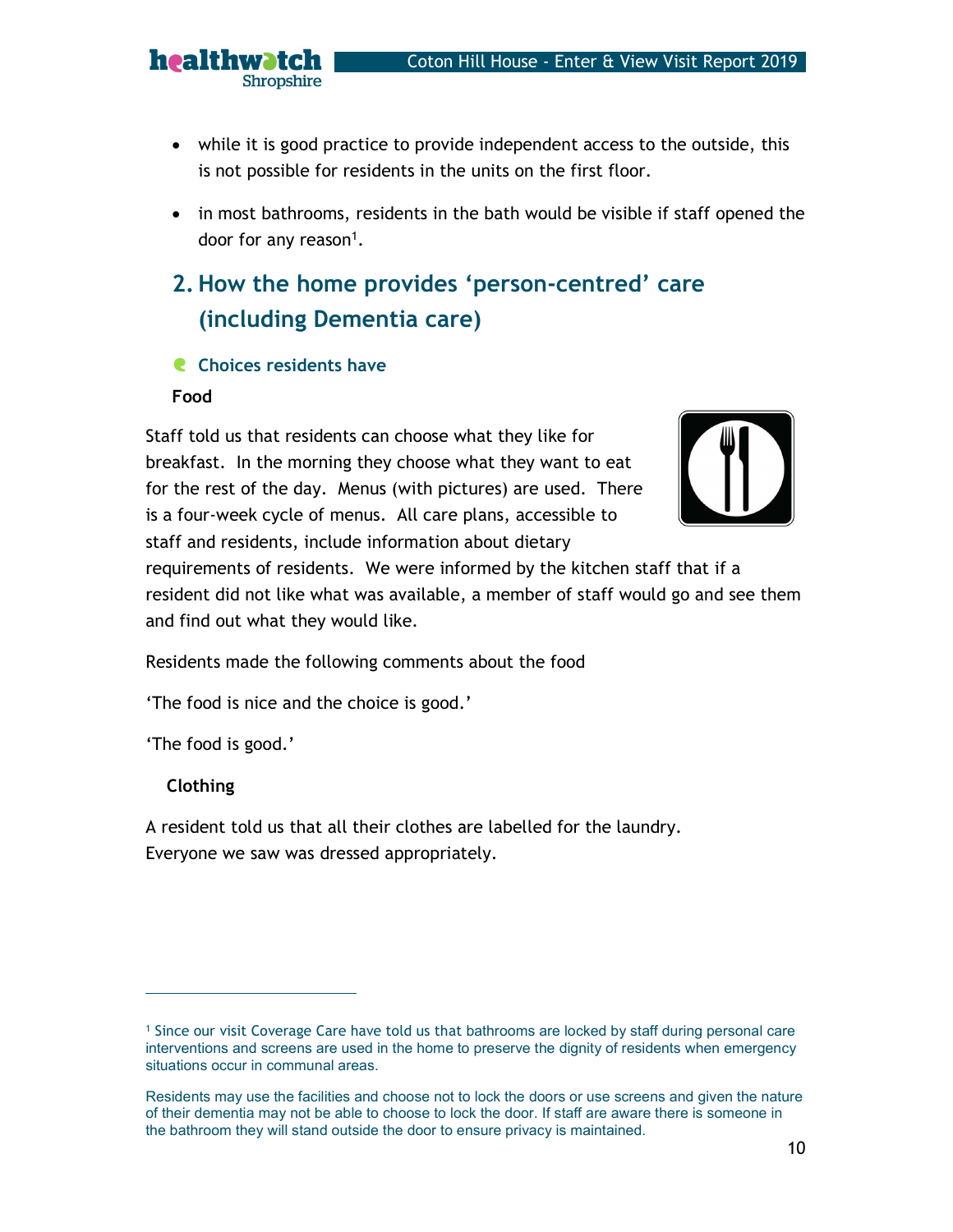

#### Range of activities

Shropshire

healthwatch

Activities advertised included exercise, quiz, sing-a-long, board games, balloon games, Easter activities. A tea party to raise money for charity was also advertised.



At the time of our visit we saw residents supported by staff doing individual activities – returning from a visit to a shop to buy a lottery ticket, feeding fish in the aquarium, going out to feed the birds in the garden, painting and decorating plant pots.

The activities coordinator works 9-4, Monday to Friday. She is relatively new to the post (less than a year) and has requested further training on organising activities within the home. She has visited another home and looked at the activities on offer. She told us the following:

Activities with three or four residents seem to be most successful, though even those residents who don't normally join in will get involved in batting a balloon around the room. A lot of her work is 1:1 work. If an activity is not popular with residents, she changes it. She is also employed as a carer at the home.

The Manager said that residents can join in with activities run at the day centre, which operates four days a week.

The hair salon is open two mornings a week.

The home does not have access to a minibus but uses the Dial-A-Ride service as and when necessary.

The Manager told us that a programme of activities is produced, together with a regular newsletter. As well as Wi-Fi being available, staff had recently supported a Skype call to a family member for a resident.

#### Personalising bedrooms

Staff told us that residents could personalize their rooms with pictures etc, and use their own fabrics and furniture, provided they meet the required safety standards. The bedrooms we saw had a few personal belongings. One resident told us they thought the bed was OK, they had

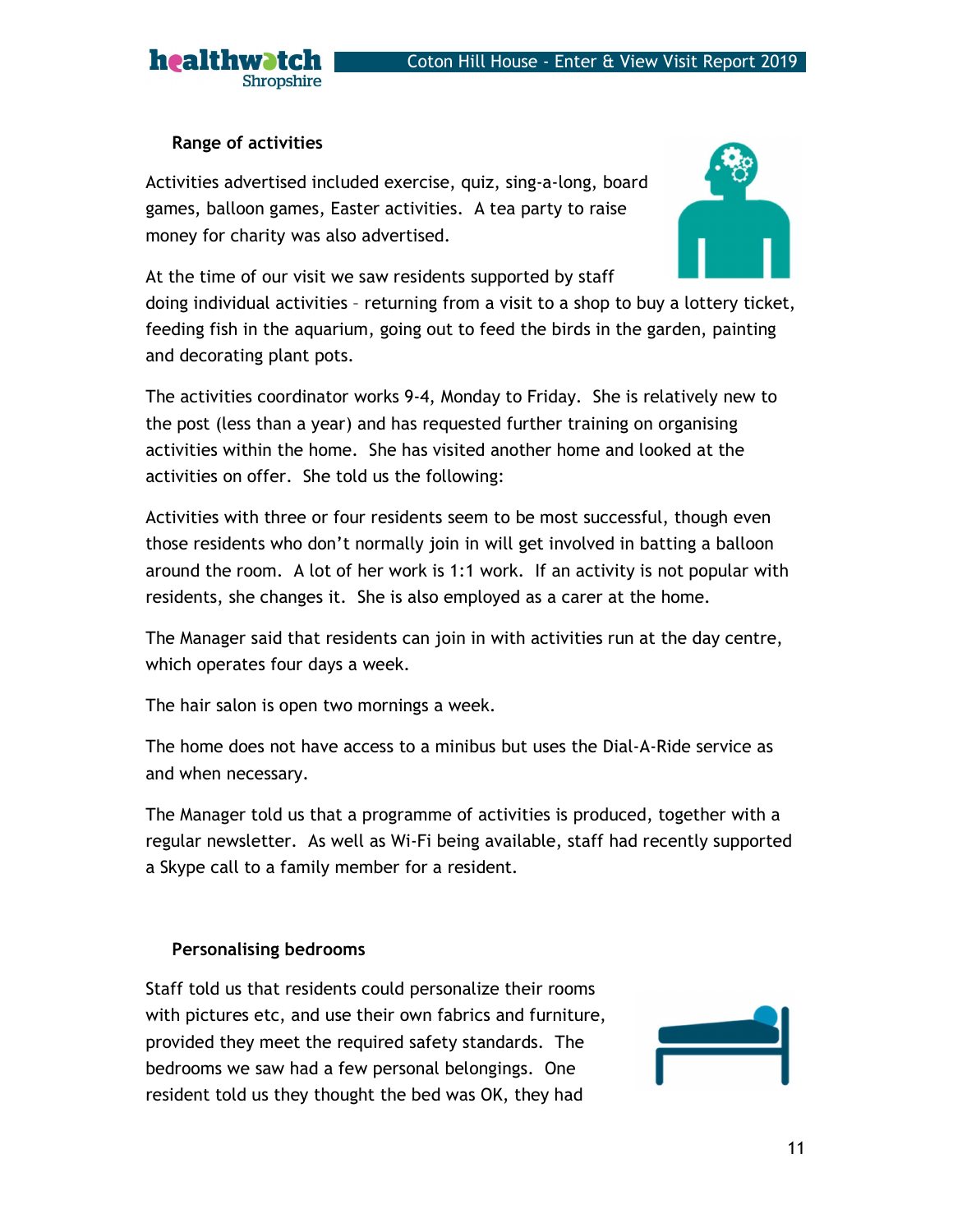got their own pictures and plants, their own TV and their own chair. We did notice that some of the bedroom furniture provided by the home needed updating.

### **C** Support for residents to maintain their independence and express their wishes

We saw staff speaking kindly and sensitively with residents. Residents responded and spoke or smiled with the staff. The division of the home into small units, each with its own lounge and dining area and consistent staffing, supports staff in giving personalised care to residents.

The Manager referred to the use of "This is Me" in the care plan. She told us:

"We try to see the person, not the dementia, and encourage them (the residents) to choose and do things for themselves".

As part of achieving this, there is a deliberate policy to keep staff working in the same unit.

We asked several residents about arrangements for getting up in the morning and going to bed at night. They were very clear that they had absolute choice in this respect and that they could get up and go to bed when they wanted to.

A member of the care staff said that knowing the residents was key to supporting them and so they liked always working in the same unit within the home. Residents in the unit were like a family. This member of staff said that they enjoy both supporting residents with their personal care and doing individual activities with them. They know the residents so well that they can see from their behaviour when they are upset.

#### If residents are happy living in the home

We spoke to four residents and a relative visiting. They made the following comments:

"I'm very happy here. Staff are nice."

healthwatch

**Shropshire** 

"It's fine – I've no complaints at all."

"All is OK – it's nicely done and (the staff are) very pleasant and understanding."

We asked if anything could be improved in the Home and no resident could think of anything.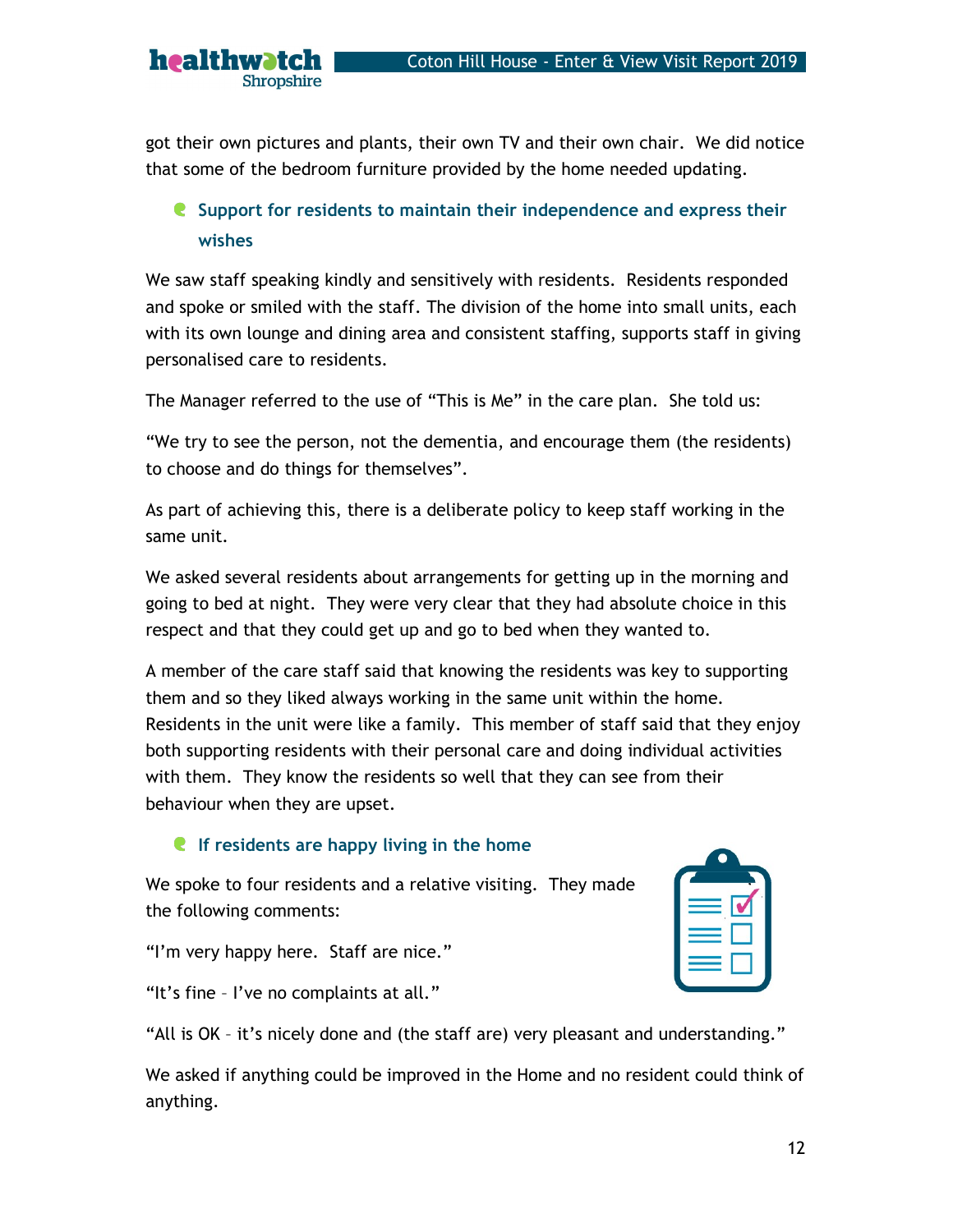"Nothing would make it better."

**Shropshire** 

healthwatch

A resident who had moved in recently was asked about how easy it was to settle. Their response was that they had settled in quite quickly because everyone was friendly (residents and staff). The Manager says that a potential resident is assessed at home and offered the opportunity to visit before moving in.

### **C** How the home manages end of life care

The Manager told us that end of life care, where possible and with the co-operation of the resident

and/or family is planned. The Gold Standard Framework (GSF) is used. This ensures as far as is possible that the wishes of the resident and family are met, along with appropriate clinical support. Within GSF Advance Care Planning is used to document residents' preferences about resuscitation, hospital admissions etc.

### What external support services the residents have access to

The Manager told us that they called on several different GP practices to support the health needs of patients, had Vision Care Plus visiting to provide optician services and they used The Hub in Shrewsbury to get audiology support. The home's care staff were responsible for maintaining hearing aids, replacing batteries, etc.

# 3. Support available to staff

### **C** Training staff receive

The manager told us that:

- Coverage Care provide a week's induction for all new staff.
- Training is provided by them through a mixture of on-line courses and practical work.
- A member of staff is currently being trained as Dementia leader to train staff in the home.



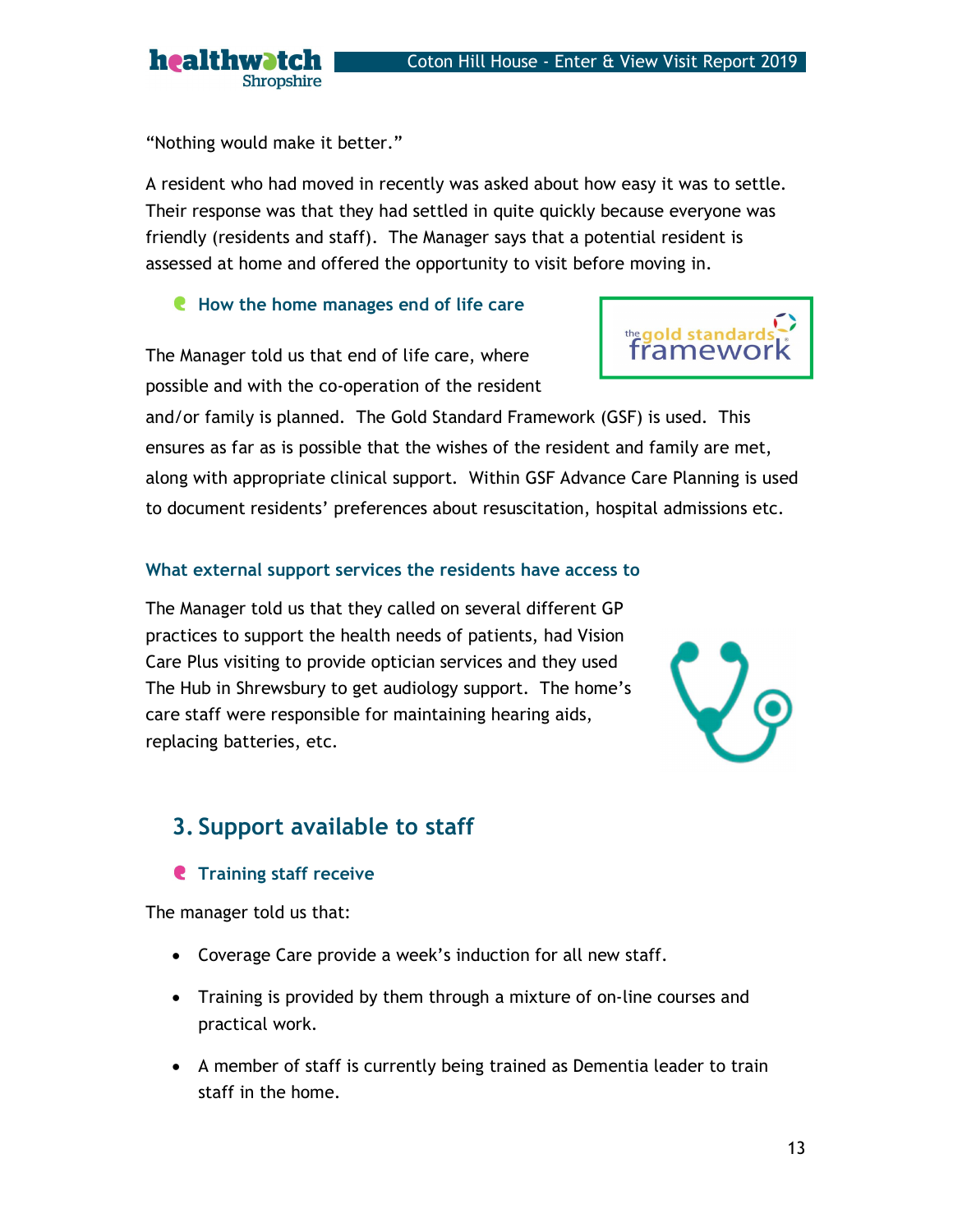A member of staff who had been working there for over 20 years told us that they had regular training according to their personal development plan, which is reviewed every 3 months.

Staff are offered a range of training methods.

The care staff we spoke to said that Coverage Care is a good company to work for, adjusting hours for staff as their personal needs change, and providing training on the job.

"It's a lovely company to work for."

healthwatch

**Shropshire** 

#### **C** The ratio of staff to residents throughout the day and night

The Manager told us that there are 8 care staff on duty in the daytime. At night there are 4 care staff on duty. The management structure consists of one manager, one deputy and 3 assistant managers. The home has been recruiting extra staff to reflect the increasing demands with more residents with dementia, and this was recognised and welcomed by care staff.

When asked about whether they had any ideas that would improve their work, they were not able to identify anything.

# Summary of findings

- The home is registered for 45 residents, and currently has 43 residents.
- The vast majority of residents have Dementia and the home is moving towards only having residents with Dementia in future.
- The home provides respite care.
- The home has a calm, peaceful atmosphere and residents look well-cared for.
- The division of the home into small units each with its own lounge/dining area and consistent staffing, supports staff in giving personalised care to residents.
- We saw staff working with the residents effectively and with care. They were happy to talk to us at the same time.
- Residents' rooms had the name of the resident on the door and photos chosen by the resident to describe themselves.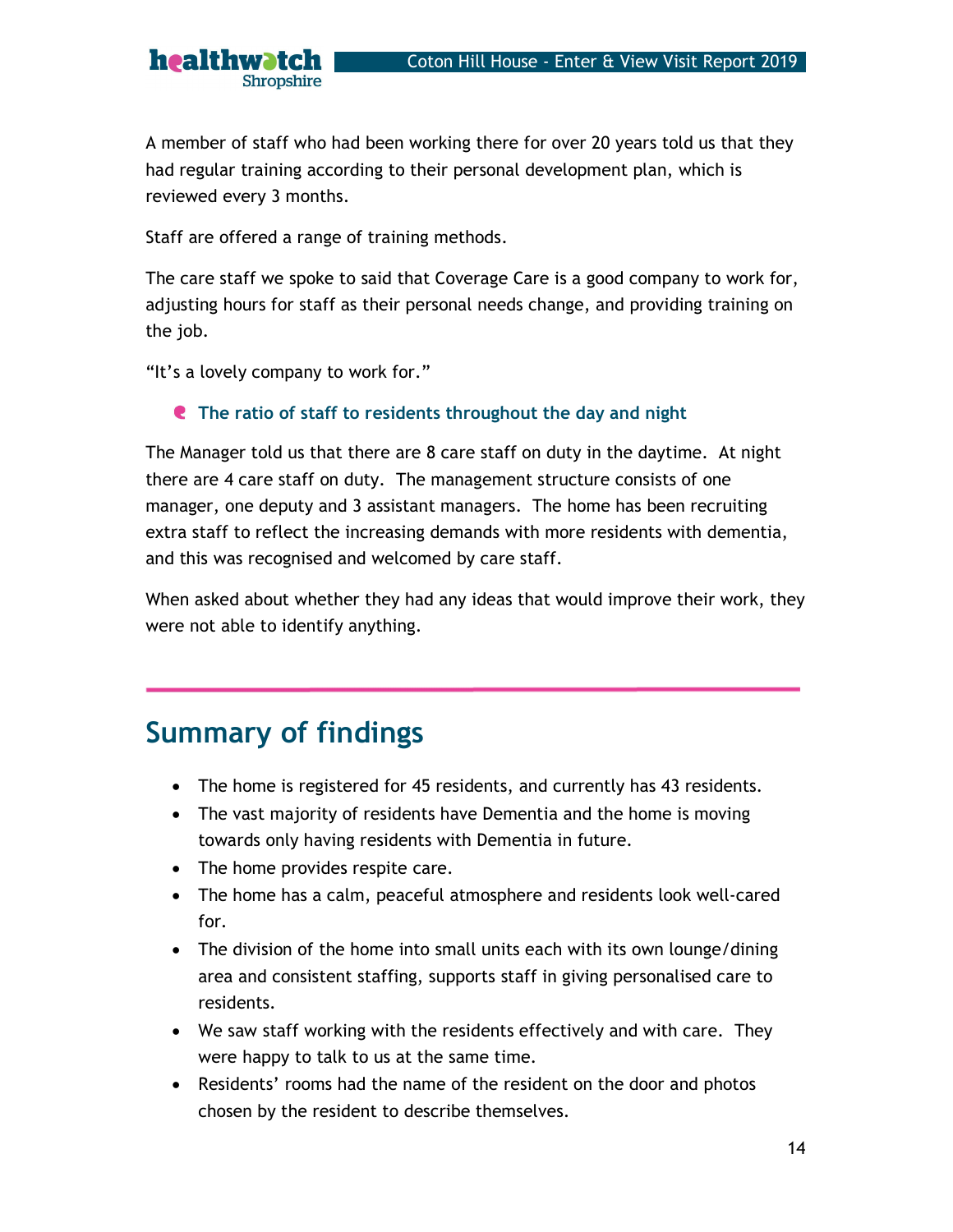- The observation checklist (Appendix 1), indicates how 'Dementia friendly' the home is. We found that, while the majority reflected best practice, the following points required consideration or attention:
	- The provision of a dedicated quiet area including for residents to speak to visitors
	- The light switches in bedrooms do not contrast to their surrounds
	- There is no independent access to the outside space from the first floor
	- The garden area has potential for improvement
	- There is some speckled carpet

healthwatch

Shropshire

- There are no fingerposts or signs to the toilets
- There are no large faced clocks or calendars available.
- Residents are supported to make choices, e.g. to choose where they eat, and what they eat; to choose activities.
- There is a programme of activities for residents, both group and individual. We observed several different activities taking place in the units.
- Residents have regular access to health support services, e.g. doctor, optician, hearing support.
- We saw many good and natural interactions between staff and residents.
- There is a programme of training for staff.
- There is a large, pleasant garden which could be further developed for resident use.
- Some bedroom furniture is outdated, and carpet in one unit is frayed.

# Recommendations

We suggest the following should be considered:

- Ensuring that the redecoration is consistently 'Dementia friendly' across the whole home. We suggest particular attention should be given to carpet choice, toilet seats and signage, together with decorating in contrasting colours.
- Developing the use of the outside area for residents.
- Replacing outdated bedroom furniture and frayed carpet.
- Providing large-face clocks in bedrooms and lounges and calendars in the lounges.
- The provision of a dedicated quiet area including for residents to speak to visitors
- The light switches in bedrooms to contrast to their surrounds.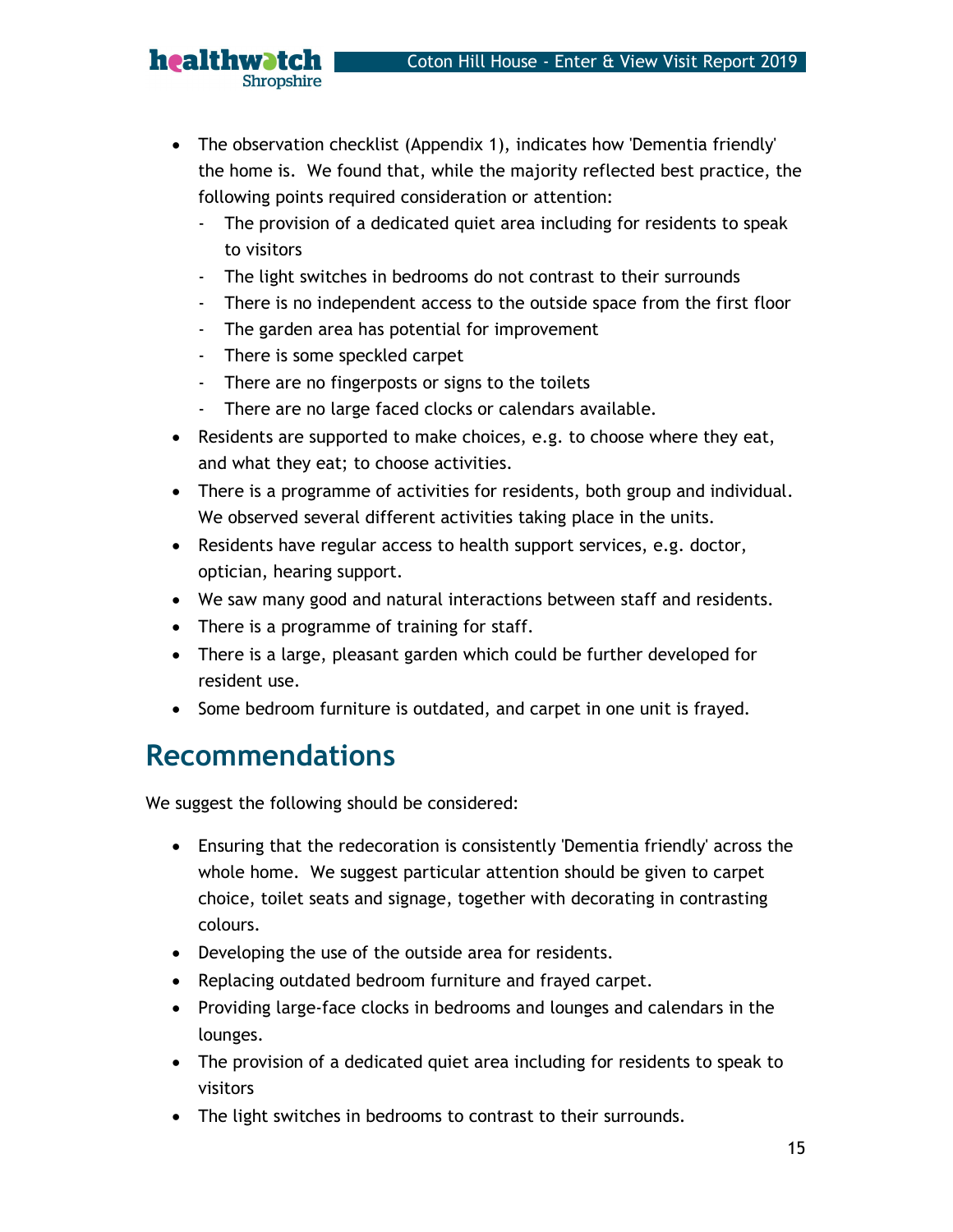# Service Provider Response

healthwatch

**Shropshire** 

The provider's response to the recommendations appears below in blue.

Ensuring that the redecoration is consistently 'Dementia friendly' across the whole home. We suggest particular attention should be given to carpet choice, toilet seats and signage, together with decorating in contrasting colours.

Coton Hill underwent an extensive refurbishment programme 18 months ago and all of the communal areas were totally updated using a dementia specialist to design the interior. This includes the bathrooms where we also replaced the baths.

We are in the process of updating the signage in the home and replacing the toilet seats with a graphite coloured seat to help people to see the toilet seat clearly.

We believe we do meet best practice guidance for dementia environments in the areas we have upgraded all of which are accessible to the people living at Coton Hill. Areas not yet upgraded are the offices and designated staff rooms.

Developing the use of the outside area for residents.

The garden area is accessible to all at Coton Hill and enjoyed by many. Whilst we could improve the garden it is not a priority at this time due to other projects that we feel are a priority and will achieve better outcomes for the residents.

Replacing outdated bedroom furniture and frayed carpet.

We have a refurbishment schedule in the annual budget and the manager replaces the furnishings and carpets as the rooms become vacant and there is a need to upgrade.

Providing large-face clocks in bedrooms and lounges and calendars in the lounges. Bedrooms are residents own spaces and we encourage them to have their own belongings .We will take this recommendation into consideration and purchase the clocks /calendars for the lounge areas.

The provision of a dedicated quiet area including for residents to speak to visitors. We have a day centre that is not always used and is available to anyone wishing to use it. Families and visitors usually use the person's bedroom for private conversations but many visitors enjoy the communal areas and often visit the wider community and get to know other family members. The fabric of the building does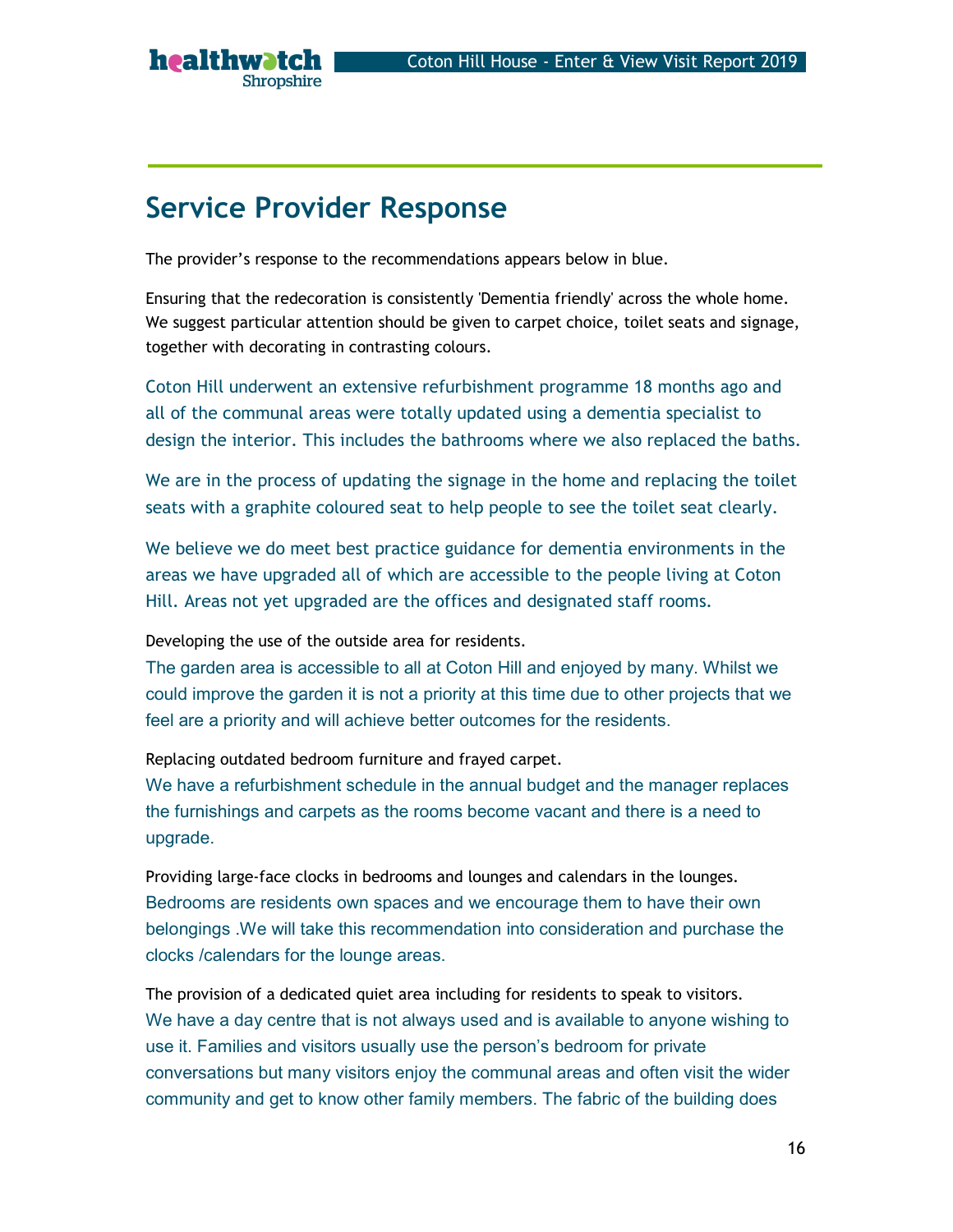not allow for any more development and this is not a Coverage Care owned property.

The light switches in bedrooms to contrast to their surrounds. We will take this into consideration when upgrading the rooms.

healthwatch

Shropshire

Coton Hill is in the process of having a new call bell alert system installed to enable the home to manage people's behaviours in the least restrictive way possible and to support the staff to be more responsive to need and to keep people safe. The system has a simpler wrist or neck alarm making it easier for people to call for assistance.

We have financially prioritised the call bell system as it will have an immediate positive impact on everyone living in the home.

Coverage Care welcomed the visit from Healthwatch and the independent unbiased opportunity to gather people's stories and comments about the home and the service we provide.

The report has highlighted some very positive feedback and observations during the visit along with some recommendations that we will be following through.

The Manager felt the visit was helpful and was delighted with the report's content.

# Acknowledgements

Healthwatch Shropshire would like to thank the residents, visitors and staff for their contribution to this Enter & View visit.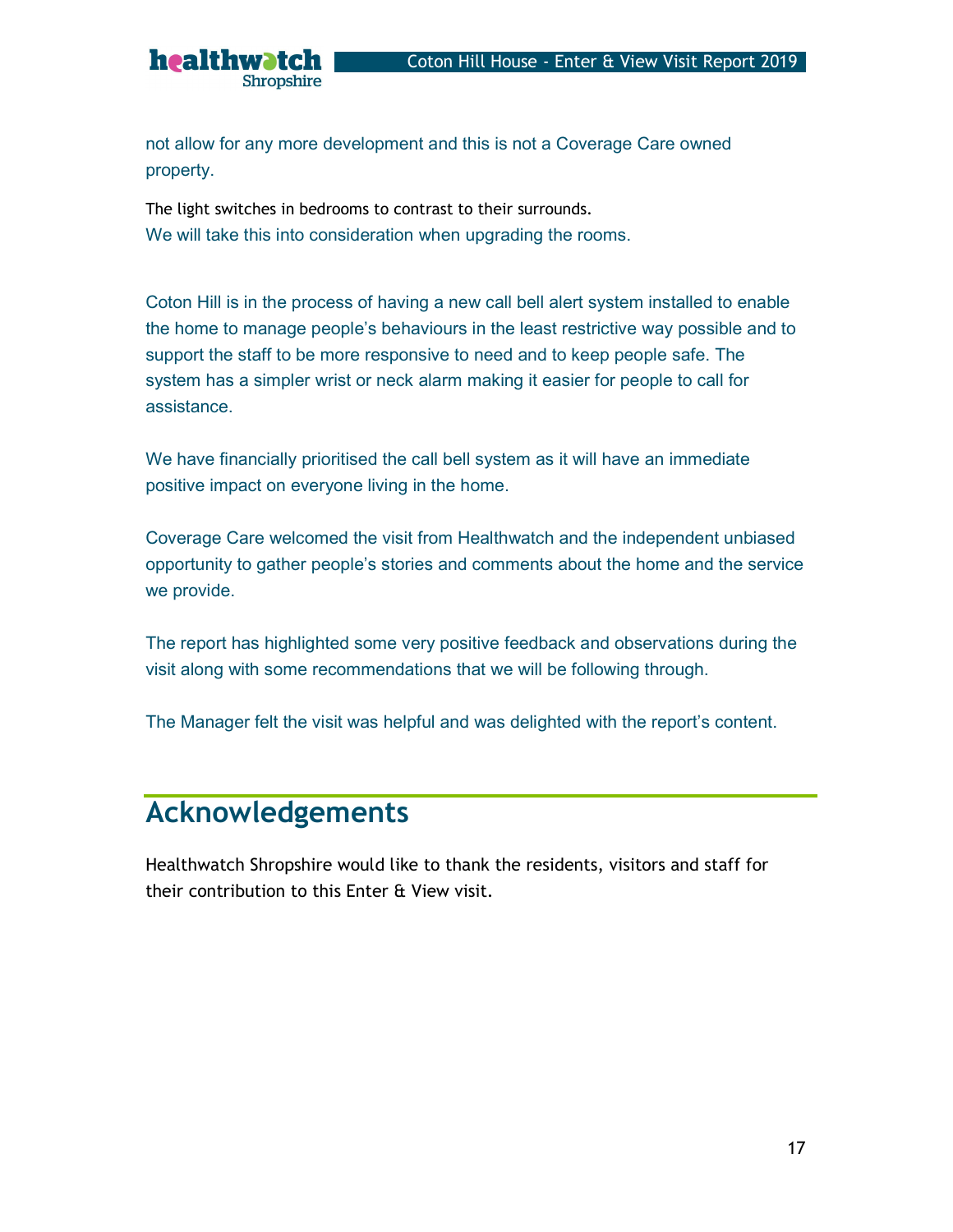# Get in Touch

Shropshire

healthwatch

Please contact Healthwatch Shropshire to share your views and experiences of this service or any other health and social care service in Shropshire. We gather comments anonymously and share them with service commissioners and providers to highlight areas of good practice and identify areas for improvement.



#### 01743 237884

enquiries@healthwatchshropshire.co.uk www.healthwatchshropshire.co.uk



Healthwatch Shropshire 4 The Creative Quarter, Shrewsbury Business Park, Shrewsbury, Shropshire, SY2 6LG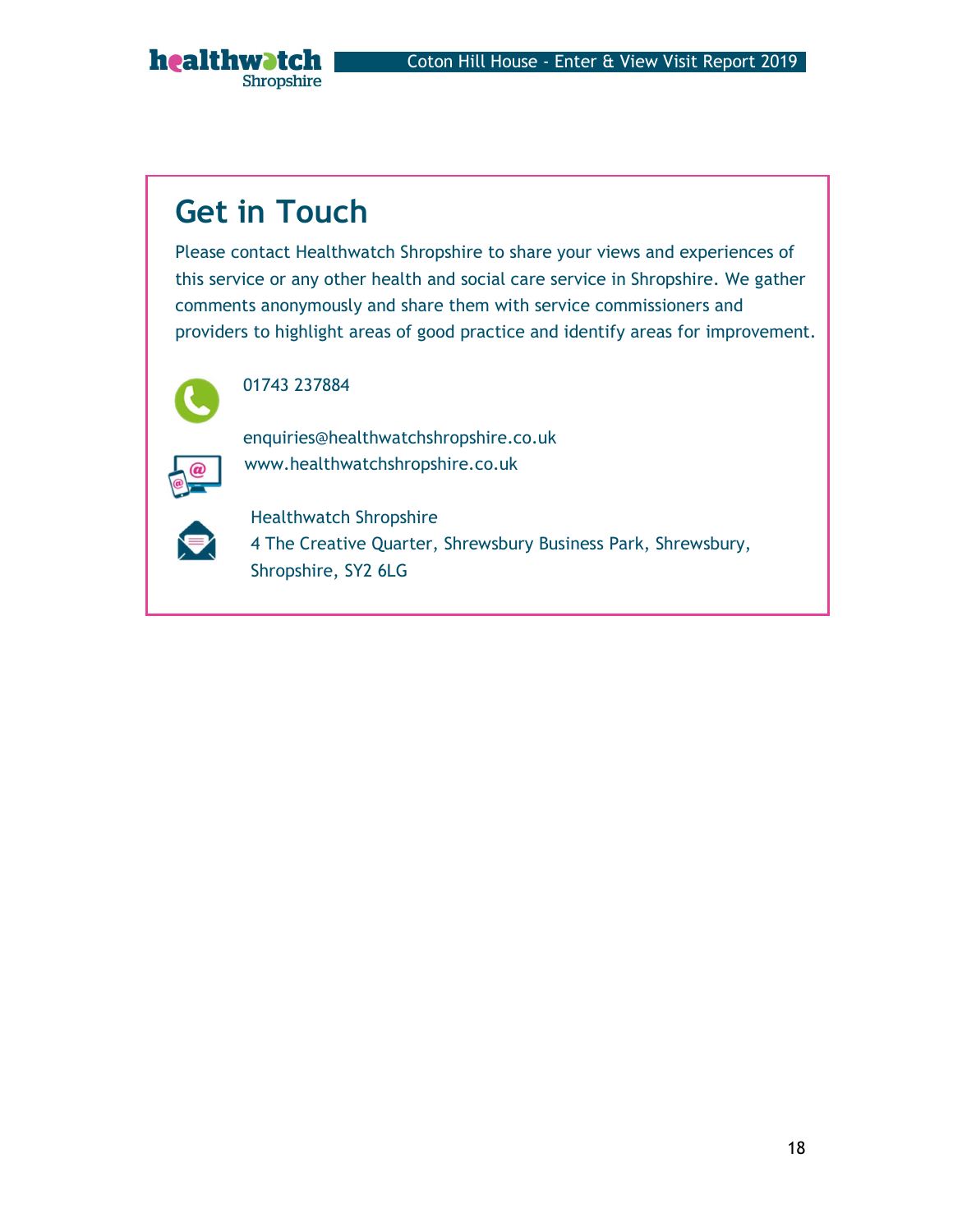

# Appendix A

| 1. The environment promotes interaction/activity                                        | <b>Comment</b>             | Y              | N | <b>NA</b> |
|-----------------------------------------------------------------------------------------|----------------------------|----------------|---|-----------|
| a. Does the approach to the home look and feel welcoming?                               | Clean & litter free        | X              |   |           |
| b. Are there enough parking spaces?                                                     |                            | $\mathsf{x}$   |   |           |
| c. Is the entrance obvious and doorbell/entry phone easy to use?                        |                            | $\mathsf{x}$   |   |           |
| d. Is the CQC rating displayed?                                                         |                            | $\mathsf{x}$   |   |           |
| e. Is the homes Complaints Policy displayed?                                            |                            | X              |   |           |
| f. Are staff welcoming / friendly?                                                      |                            | $\mathsf{x}$   |   |           |
| g. Does it give a good first impression i.e. look clean, tidy, cared for,<br>odours?    | Odour free. Looks fresh    | $\mathsf{x}$   |   |           |
| h. Is there good wheelchair access into and within the building, e.g. wide<br>doors     |                            | X              |   |           |
| i. Can residents move around freely (e.g. doors between rooms/units<br>unlocked)?       | Where appropriate          | X              |   |           |
| j. Are there ramps or a lift?                                                           | Residents able to use lift | $\mathsf{x}$   |   |           |
| k. Are there social areas, e.g. day rooms and dining rooms?                             |                            | $\overline{X}$ |   |           |
| 1. Are the chairs arranged in small clusters to encourage interaction?                  |                            | $\mathsf{X}$   |   |           |
| m. Is there a choice of seating, e.g. settees/single chairs, various<br>styles/heights? |                            | X              |   |           |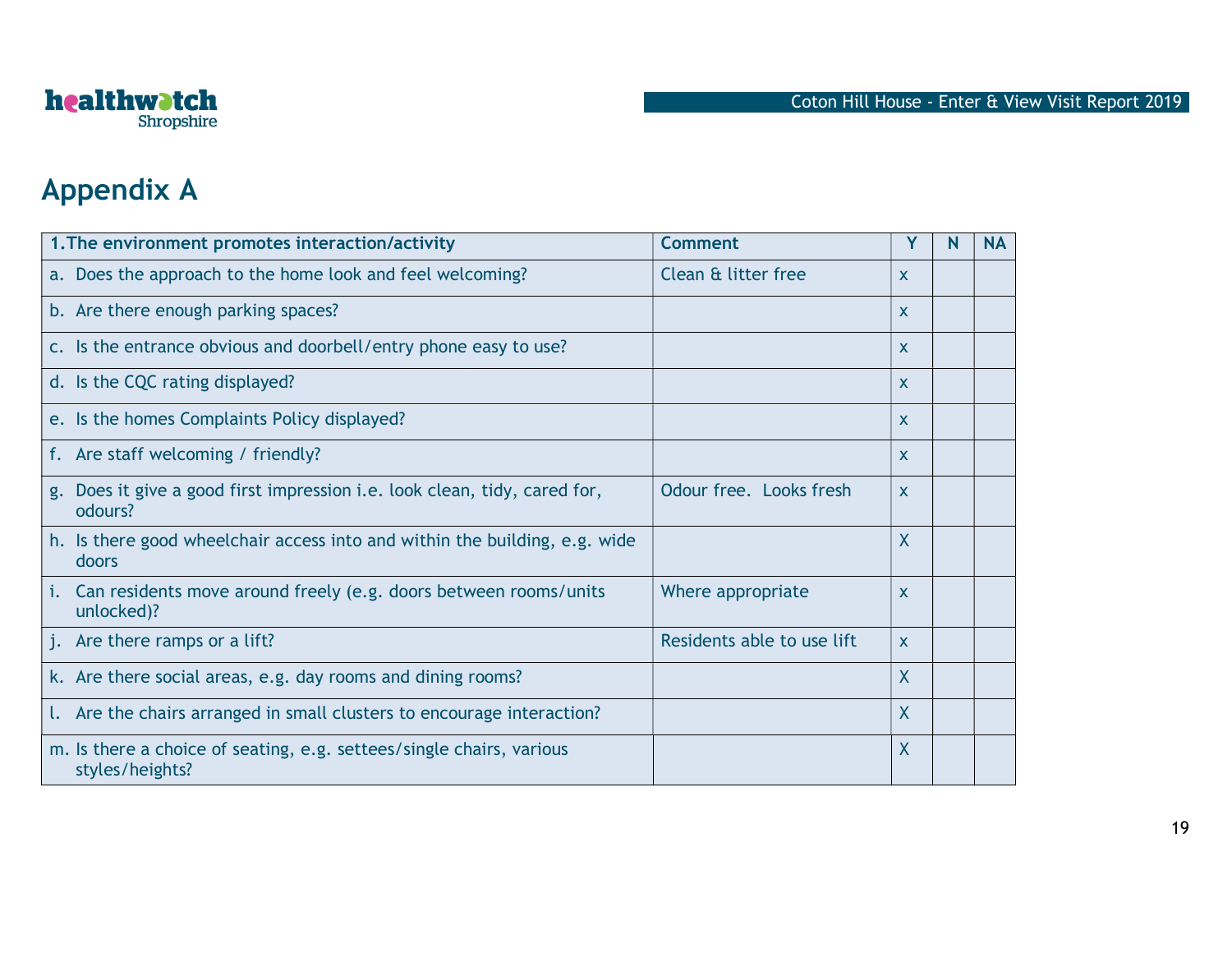

| n. Are there dedicated quiet areas (including for residents to speak to<br>visitors)? | Managers' office/own<br>rooms.        |   | X |  |
|---------------------------------------------------------------------------------------|---------------------------------------|---|---|--|
| o. Are there resources for individual/group activities, e.g. books,<br>memorabilia    |                                       | X |   |  |
| p. Do residents seem happy and occupied?                                              |                                       | X |   |  |
| q. Are staff sitting and chatting with the residents?                                 |                                       | X |   |  |
| r. Are there computer facilities or Wi-Fi available to residents?                     | One resident able to Skype<br>family. | X |   |  |
| Examples of good practice / areas of concern                                          |                                       |   |   |  |
|                                                                                       |                                       |   |   |  |

| 2. The environment promotes well-being                        | <b>Comment</b>            |   |  |
|---------------------------------------------------------------|---------------------------|---|--|
| a. Is there good natural light in bedrooms and social spaces? | Lovely & light everywhere | X |  |
| b. Is the level of light comfortable?                         |                           |   |  |
| c. Can the level of light be adjusted?                        |                           |   |  |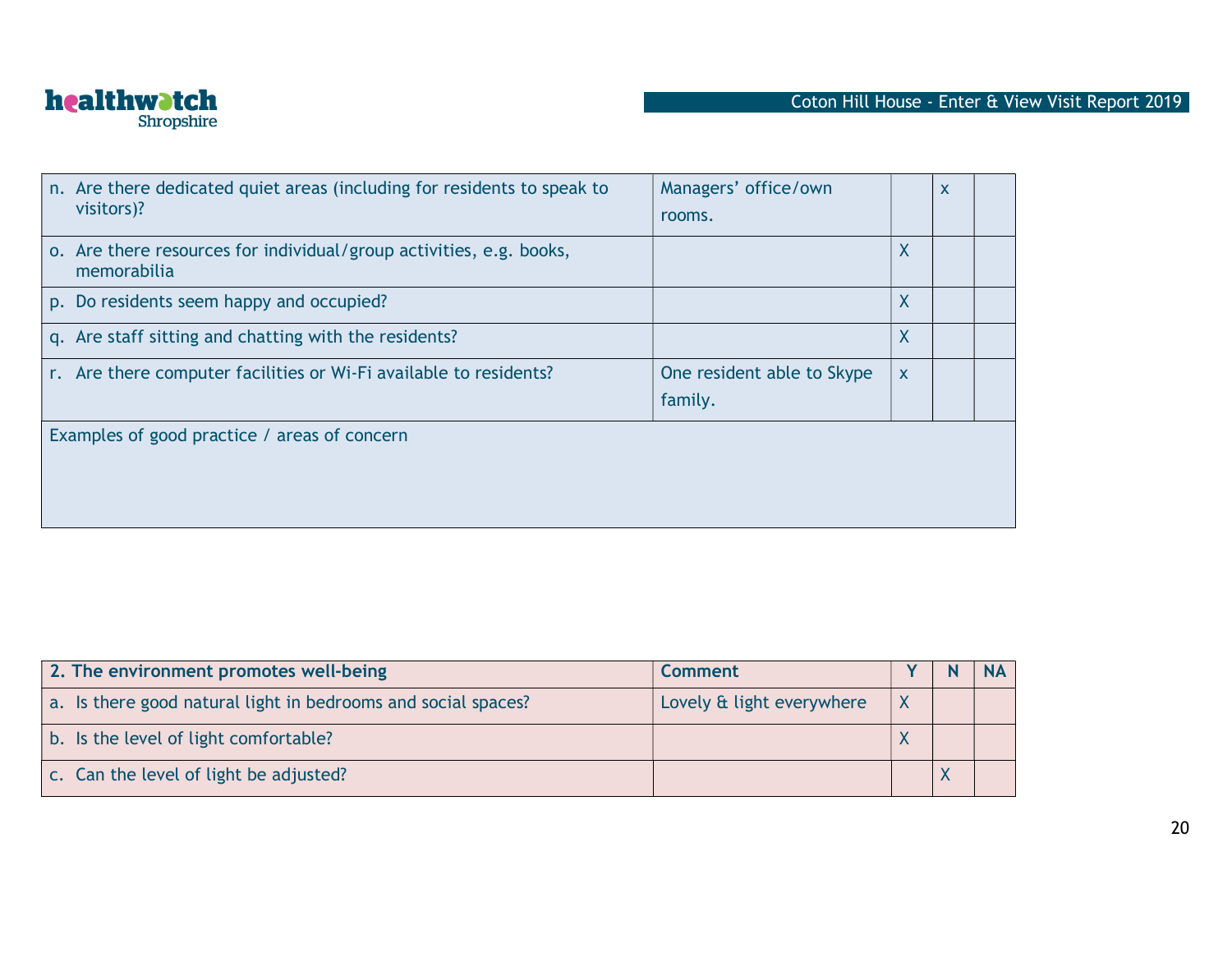

|    | d. Do light switches in bedrooms contrast to their surrounds, e.g. easy to<br>see? | White on magnolia walls                               |   | $\mathsf{x}$ |  |
|----|------------------------------------------------------------------------------------|-------------------------------------------------------|---|--------------|--|
|    | e. Can bedrooms be made completely dark to support sleep/wake<br>patterns?         |                                                       | X |              |  |
|    | f. Is the décor age appropriate and culturally sensitive?                          |                                                       | X |              |  |
|    | g. Are links to and views of nature maximised, e.g. having low windows?            |                                                       | X |              |  |
|    | h. Is there independent access to the outside space?                               | Designated dementia unit<br>on 2 <sup>nd</sup> floor. |   | $\mathsf{x}$ |  |
| i. | Has internal/external planting been chosen to be colourful?                        | Garden area potential for<br>improvement              |   | $\mathsf{X}$ |  |
|    | j. Are there smoking areas?                                                        | Non noted                                             |   |              |  |
|    | Examples of good practice / areas of concern                                       |                                                       |   |              |  |

| 3. The environment encourages eating and drinking                               | <b>Comment</b> |  |  |
|---------------------------------------------------------------------------------|----------------|--|--|
| a. Do residents and/or relatives have constant independent access to<br>drinks? |                |  |  |
| b. Do residents have independent access to snacks and finger food?              |                |  |  |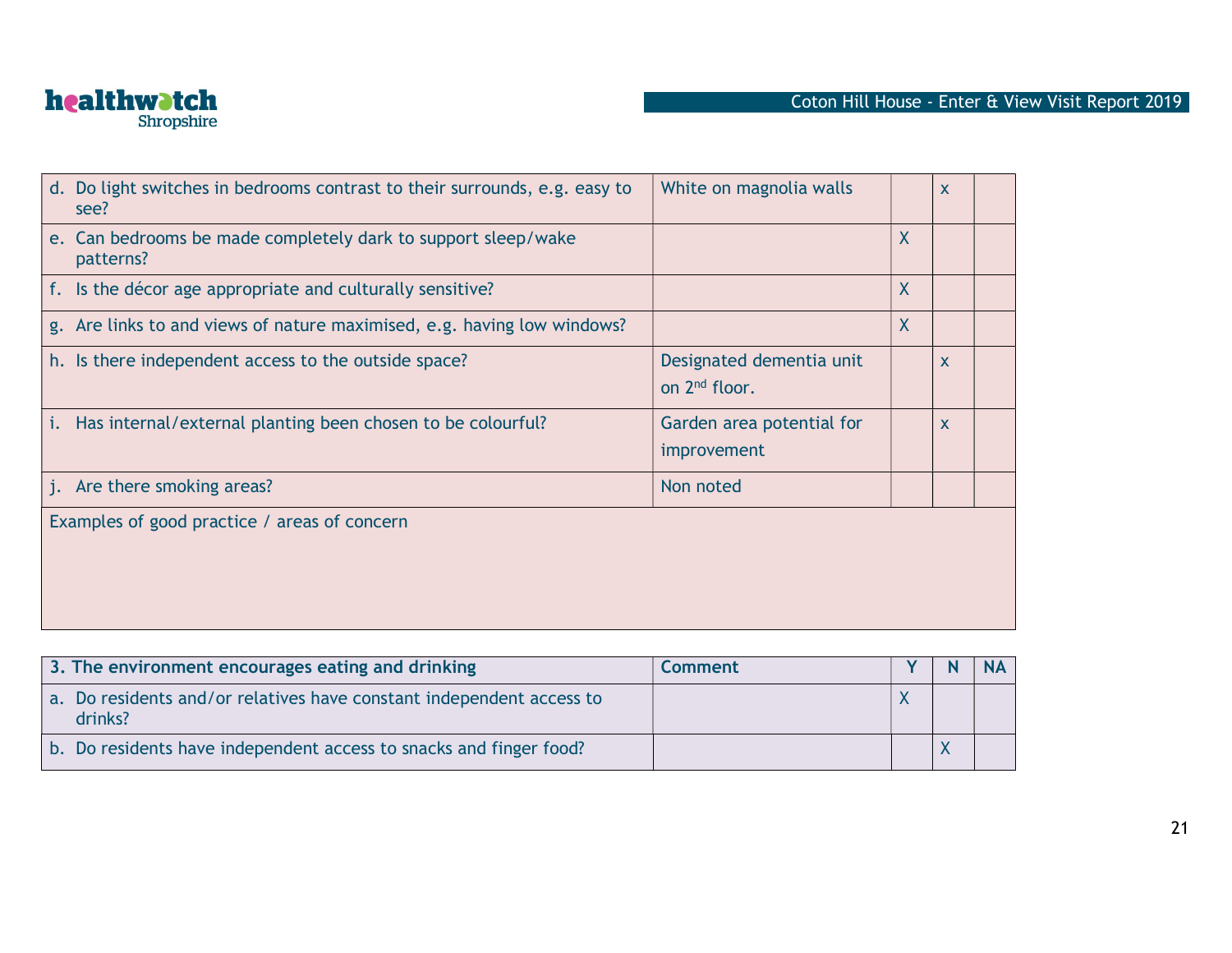

| c. Are residents and/or relatives able to make food and wash up?                  |   | X |  |
|-----------------------------------------------------------------------------------|---|---|--|
| d. Is crockery and glassware of familiar design, shape and distinctive<br>colour? | X |   |  |
| e. Is there a choice of where to eat?                                             | X |   |  |
| f. Are large dining areas divided to be domestic in scale?                        | X |   |  |
| g. Is there enough space/chairs for someone to assist with<br>eating/drinking?    | X |   |  |
| Examples of good practice / areas of concern                                      |   |   |  |
|                                                                                   |   |   |  |
|                                                                                   |   |   |  |

| 4. The environment promotes mobility                                     | Comment              |           | <b>NA</b> |
|--------------------------------------------------------------------------|----------------------|-----------|-----------|
| a. Is there inside/outside space to walk around independently?           |                      |           |           |
| b. Is flooring matt and of consistent colour, e.g. no speckles, stripes? | Some speckled carpet |           |           |
| c. Does flooring contrast with walls and furniture?                      |                      |           |           |
| d. Do handrails in corridors contrast with the walls?                    |                      | $\Lambda$ |           |
| e. Are there small seating areas on corridors for people to rest?        | Seating in reception |           |           |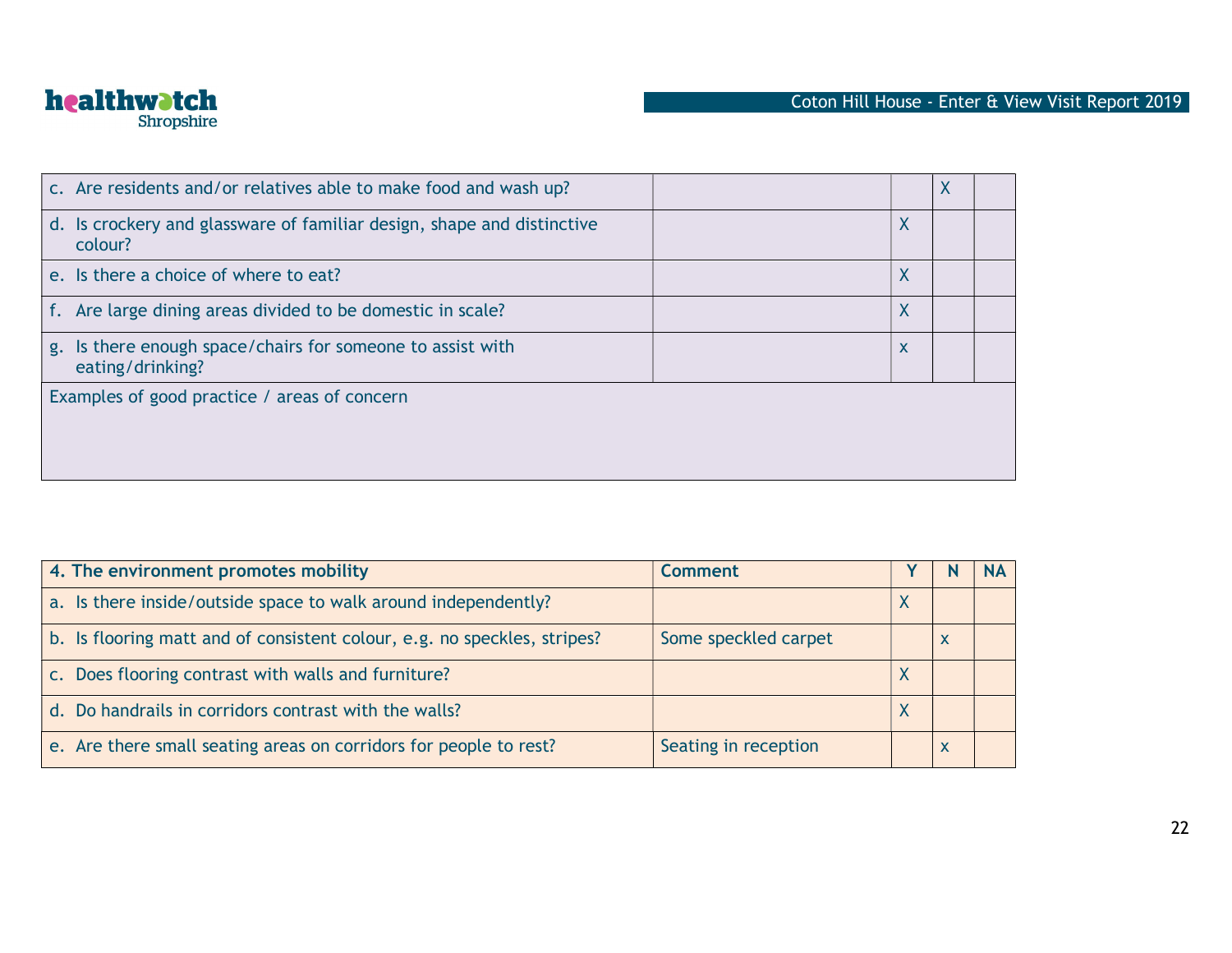

| Are there points of interest, e.g. photographs, art, that can be easily<br>seen?                                       | Lots of pictures &<br>paintings. | X                         |  |
|------------------------------------------------------------------------------------------------------------------------|----------------------------------|---------------------------|--|
| g. Are lifts easy to find and do they have large control buttons?                                                      |                                  | X                         |  |
| h. Are there sheltered seating areas/points of interest outside?                                                       |                                  | X                         |  |
| Are outside areas arranged to encourage engagement/activity, e.g.<br>circular paths, raised flowerbeds, a clothesline? | Greenhouse due for refurb.       | $\boldsymbol{\mathsf{X}}$ |  |
| Examples of good practice / areas of concern                                                                           |                                  |                           |  |

| 5. The environment promotes continence and personal hygiene                             | <b>Comment</b>           |   |   | <b>NA</b> |
|-----------------------------------------------------------------------------------------|--------------------------|---|---|-----------|
| a. Can signs to the toilets be seen from all areas?                                     | No fingerposts or signs. |   | v |           |
| b. Are toilet doors painted in a single distinctive colour and have clear<br>signage?   |                          | ⋏ |   |           |
| c. Do toilet have handrails, raised toilet seats and mobility aids?                     |                          | V |   |           |
| d. Do toilet seats, flush handles and rails contrast with the walls/floor?              |                          | X |   |           |
| e. Are taps clearly marked hot/cold, are they and toilet flushes traditional<br>design? |                          | Χ |   |           |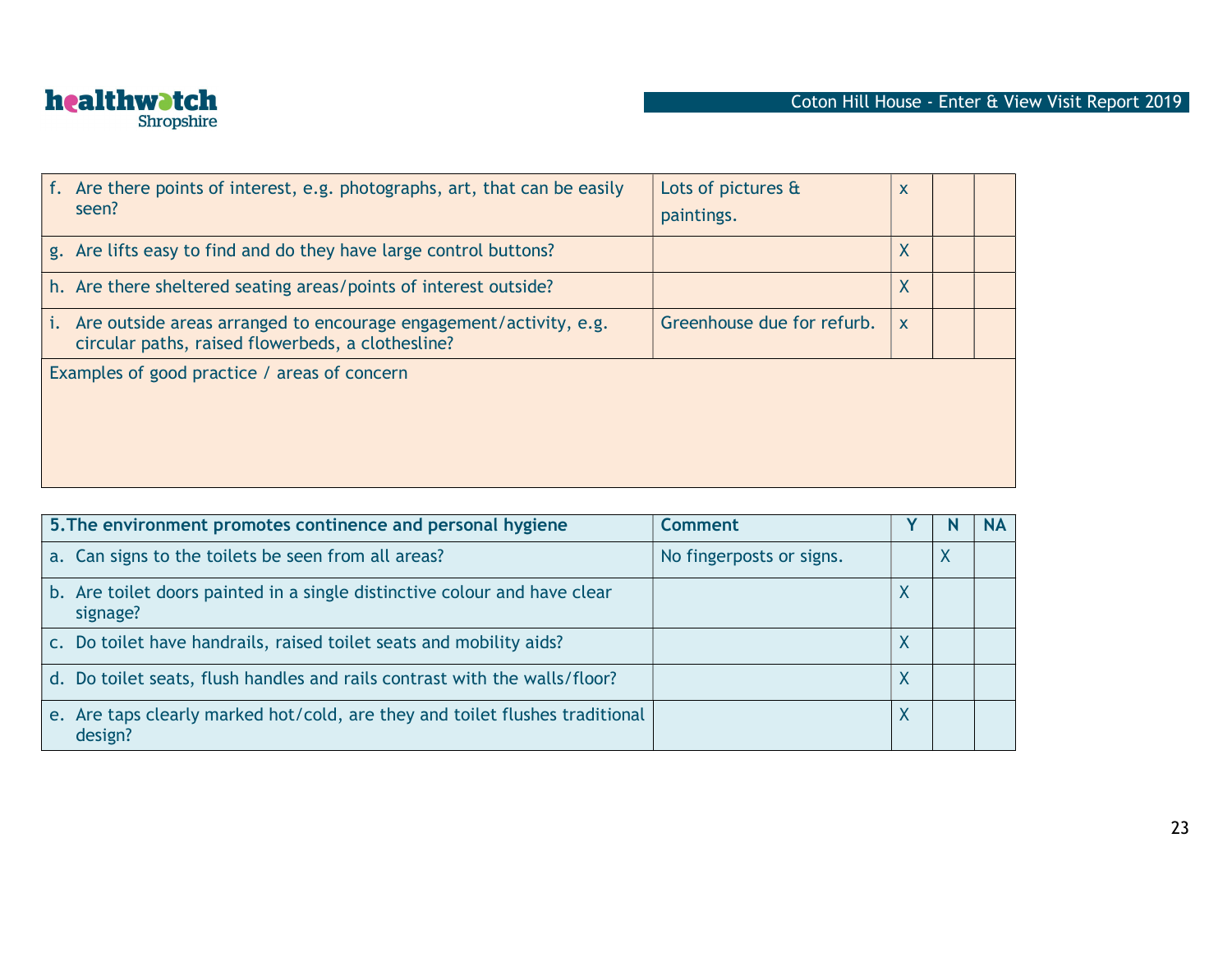

|              | f. Are basins/baths of familiar design?                                                                                | Some baths are specialist<br>design. | X |              |
|--------------|------------------------------------------------------------------------------------------------------------------------|--------------------------------------|---|--------------|
|              | g. Are toilets big enough for a wheelchair/carers to assist when door is<br>closed?                                    |                                      | X |              |
|              | h. Are toilet rolls domestic in style and easily reached from the toilet?                                              |                                      | X |              |
| $\mathbf{L}$ | If installed, do sensor lights give enough time for toileting and washing?                                             |                                      |   | $\mathsf{x}$ |
|              | j. Are residents helped to the toilet, if needed?                                                                      |                                      | X |              |
|              | k. Are staff cheerful and tactful about helping residents use the toilet and<br>changing them if they are incontinent? |                                      | X |              |
|              | 1. Are residents dressed for the temperature in the home and well<br>groomed?                                          |                                      | X |              |
|              | Examples of good practice / areas of concern                                                                           |                                      |   |              |

| 6. The environment promotes orientation                                              | Comment | Yes        |  |
|--------------------------------------------------------------------------------------|---------|------------|--|
| a. Do doors have a clear/transparent panel to show where they lead to?               |         |            |  |
| b. Are signs of a good size and contrasting colour to be seen easily?                |         |            |  |
| Do signs use pictures and words, e.g. toilets, day rooms? (Height?)<br>$C_{\bullet}$ |         | $\sqrt{ }$ |  |
| d. Are pictures/objects and/or colours used to help people find way<br>around?       |         |            |  |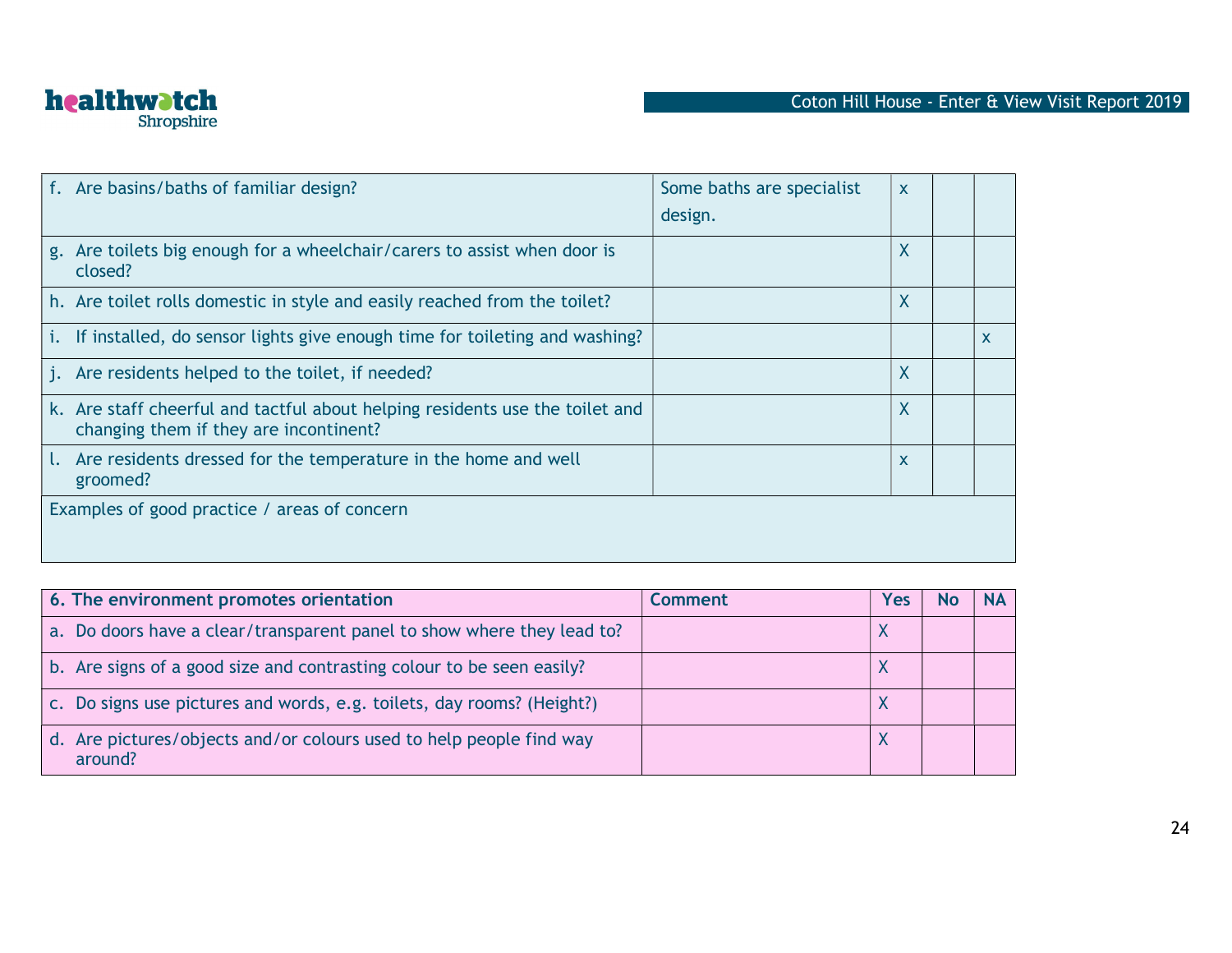

| e. Are bedrooms personalised, e.g. names, colours, memory boxes,<br>linen?         | Door pictures          | X            |                           |  |
|------------------------------------------------------------------------------------|------------------------|--------------|---------------------------|--|
| f. Have mirrors been placed to avoid disorientation, can they be<br>covered?       | Not noted              |              |                           |  |
| g. Have strong patterns been avoided, e.g. wall coverings, furniture,<br>flooring? | Most areas plain walls | $\mathsf{x}$ |                           |  |
| h. Is there a large face clock visible in all areas including bedrooms?            |                        |              | $\boldsymbol{\mathsf{X}}$ |  |
| <i>i.</i> Are people able to see a calendar?                                       |                        |              | $\boldsymbol{\mathsf{X}}$ |  |
| Examples of good practice / areas of concern                                       |                        |              |                           |  |

| 7. The environment promotes calm, safety and security                              | <b>Comment</b>   | Yes |  |
|------------------------------------------------------------------------------------|------------------|-----|--|
| a. Are spaces clutter free and notices kept to a minimum to avoid<br>confusion?    |                  | X   |  |
| b. Have noise absorbent surfaces been used to help noise reduction, e.g.<br>floor? |                  | ᄉ   |  |
| c. Is background noise kept to a minimum, e.g. call systems, alarms,<br>bells?     |                  |     |  |
| d. Do residents have any control over sounds, e.g. choice of music, TV?            | TVs in own rooms | х   |  |
| e. Are exits clearly marked but 'staff only' areas disguised?                      |                  | Х   |  |